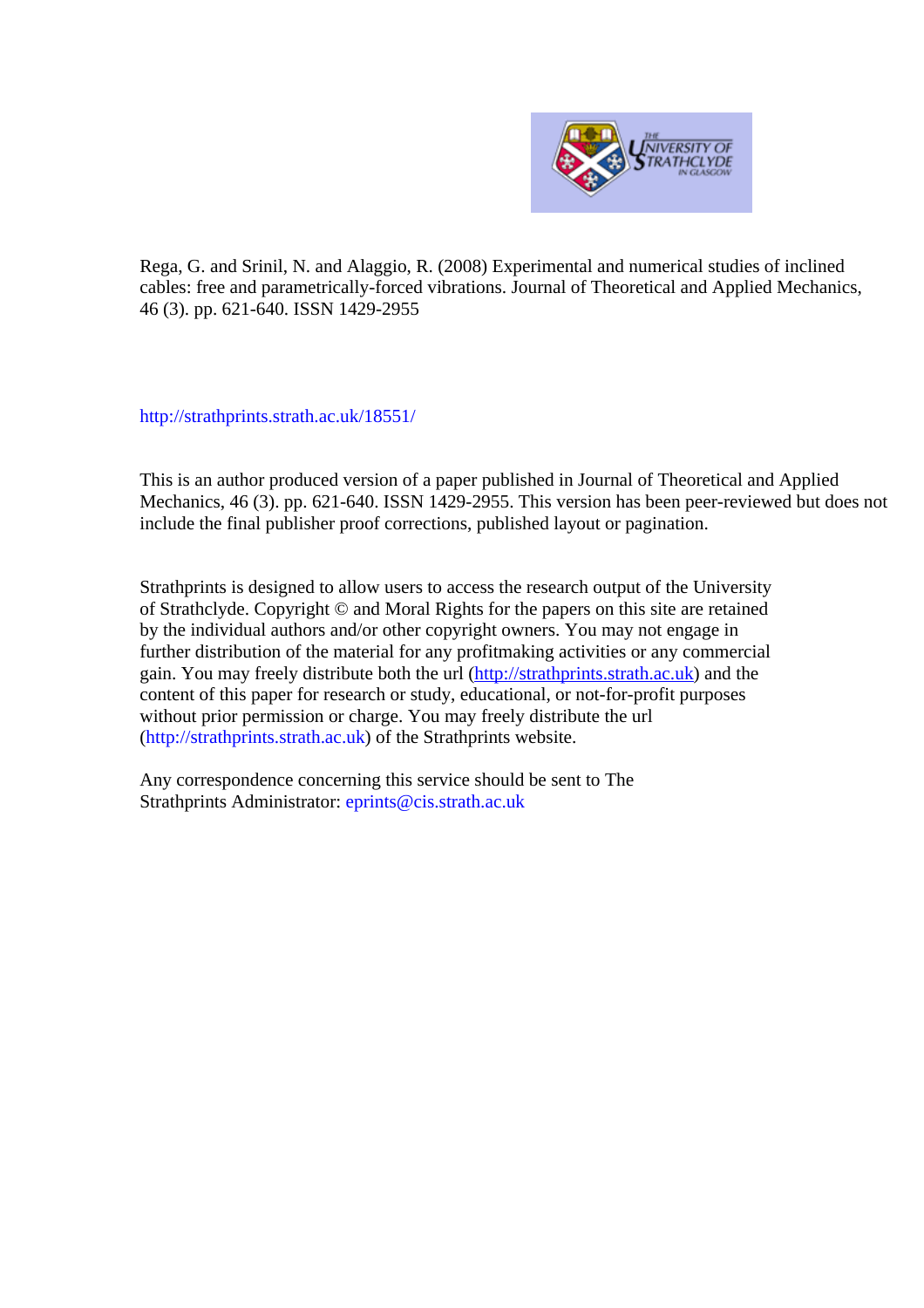# **EXPERIMENTAL AND NUMERICAL STUDIES OF INCLINED CABLES: FREE AND PARAMETRICALLY-FORCED VIBRATIONS**

## Giuseppe Rega

*SAPIENZA University of Rome, Department of Structural and Geotechnical Engineering, Italy e-mail: giuseppe.rega@uniroma1.it*

### Narakorn Srinil

*University of Aberdeen, Department of Engineering, King's College, Scotland, UK e-mail: narakorn.srinil@abdn.ac.uk*

### Rocco Alaggio

*University of L'Aquila, Department of Structures, Water and Soil Engineering, Italy e-mail: ala@ing.univaq.it*

Because of few experimental studies in the inclined cable literature, this paper is aimed at experimental modelling and investigating the linear free and nonlinear forced vibrations of sagged inclined cables, by discussing the relevant outcomes in the background of theoretical and numerical achievements. Attention is paid to the identification of cable hybrid modes due to system asymmetry, which gives rise to an avoidance phenomenon in the natural frequency spectrum, and to the investigation of some typical 3-D nonlinear dynamics involving the simultaneous parametric/external excitation due to a harmonically time-varying support movement. Large-amplitude out-of-plane/in-plane multi-modal interactions due to non-planar/planar internal resonances are experimentally observed and complemented by space-time numerical simulation of the associated, geometrically nonlinear, partial-differential equations of parametrically-forced cable motion. Overall, the experimental and numerical results highlight the fundamental linear/nonlinear dynamic characteristics of inclined cables, and the crucial role played by the asymmetry induced by cable inclination, in addition to the significant effects of cable sag and dynamic extensibility.

*Key words:* inclined cable, frequency avoidance, hybrid modes, parametric resonance, experimental dynamics, numerical simulation

# **1. Introduction**

Linear and nonlinear dynamics of elastic suspended cables have attracted considerable research effort in the last few decades owing to their intrinsic the-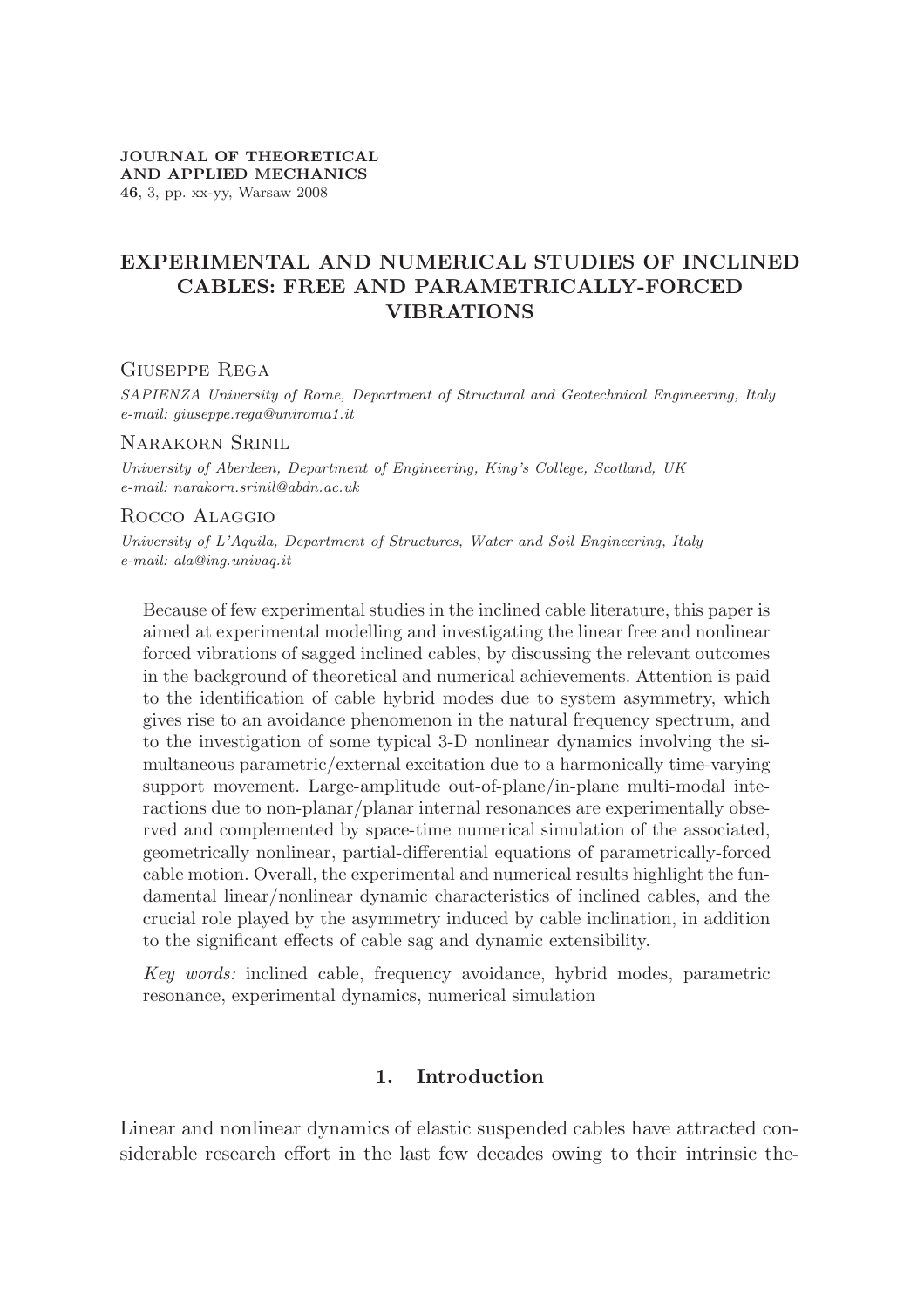### 2 G. REGA ET AL.

oretical interest and to a large variety of practical applications. Relevant basic knowledge in the linear range is summarized in the classical book by Irvine (1981) and in some review articles by Triantafyllou (1984, 1987, 1991), whereas nonlinear modelling, analysis and phenomena are comprehensively addressed in the recent review papers by Rega (2004) and Ibrahim (2004) concerned with deterministic and stochastic dynamics, respectively.

Besides a large amount of theoretical investigations, experimental analyses have also been carried out in the recent literature, with the aim of enriching the understanding of diverse linear (e.g., Lee and Perkins, 1993; Cheng and Perkins, 1994) and nonlinear (Rega *et al*., 1997; Benedettini and Rega, 1997; Alaggio and Rega, 2000) dynamic characteristics of cables against the analytical-numerical outcomes. Yet, experimental investigations have mostly dealt with sagged horizontal cables or nearly-taut inclined cables, whose static configurations are theoretically, as well as experimentally, symmetric, albeit being inclined. On the contrary, few experimental studies (Russell and Lardner, 1998; Xu *et al*., 1999) have been reported on sagged inclined cables which, due to actually asymmetric inclined configurations, exhibit in the linear range the so-called frequency avoidance (veering) phenomenon (Triantafyllou and Grinfogel, 1986) – with the coexisting *hybrid* (i.e., mixed symmetric/antisymmetric) modes – instead of the classic frequency crossover phenomenon – with the coexisting *purely* symmetric/anti-symmetric modes – characteristic for sagged horizontal cables (Irvine and Caughey, 1974). Therefore, it seems worth (i) ascertaining, through experiments, the actual occurrence of such frequency avoidance and of the corresponding hybrid modes, and (ii) highlighting the influence of system asymmetry on cable nonlinear dynamics involving multi-modal in-plane/out-of-plane resonant interactions, with (iii) the latter issue being investigated also in the background of numerical results furnished by a systematic theoretical approach accounting for full 3-D mechanics and high-dimensional system discretization (Srinil *et al*., 2007; Srinil and Rega, 2007b, 2008).

Accordingly, in this paper, the experimental 3-D dynamics of an extensible sagged inclined cable subject to harmonically time-varying support motion in the horizontal direction is investigated. A similar problem was addressed, e.g., in Perkins (1992) and in Koh and Rong (2004), yet considering a horizontal cable. Based on a reduced two degree-of-freedom model, Perkins (1992) showed a qualitative agreement between analytical and experimental results in the case of varying amplitude of the support motion leading to a non-planar 2:1 internal resonance. In turn, by accounting for a multi-degree-of-freedom model, Koh and Rong (2004) showed a quantitative agreement of numerical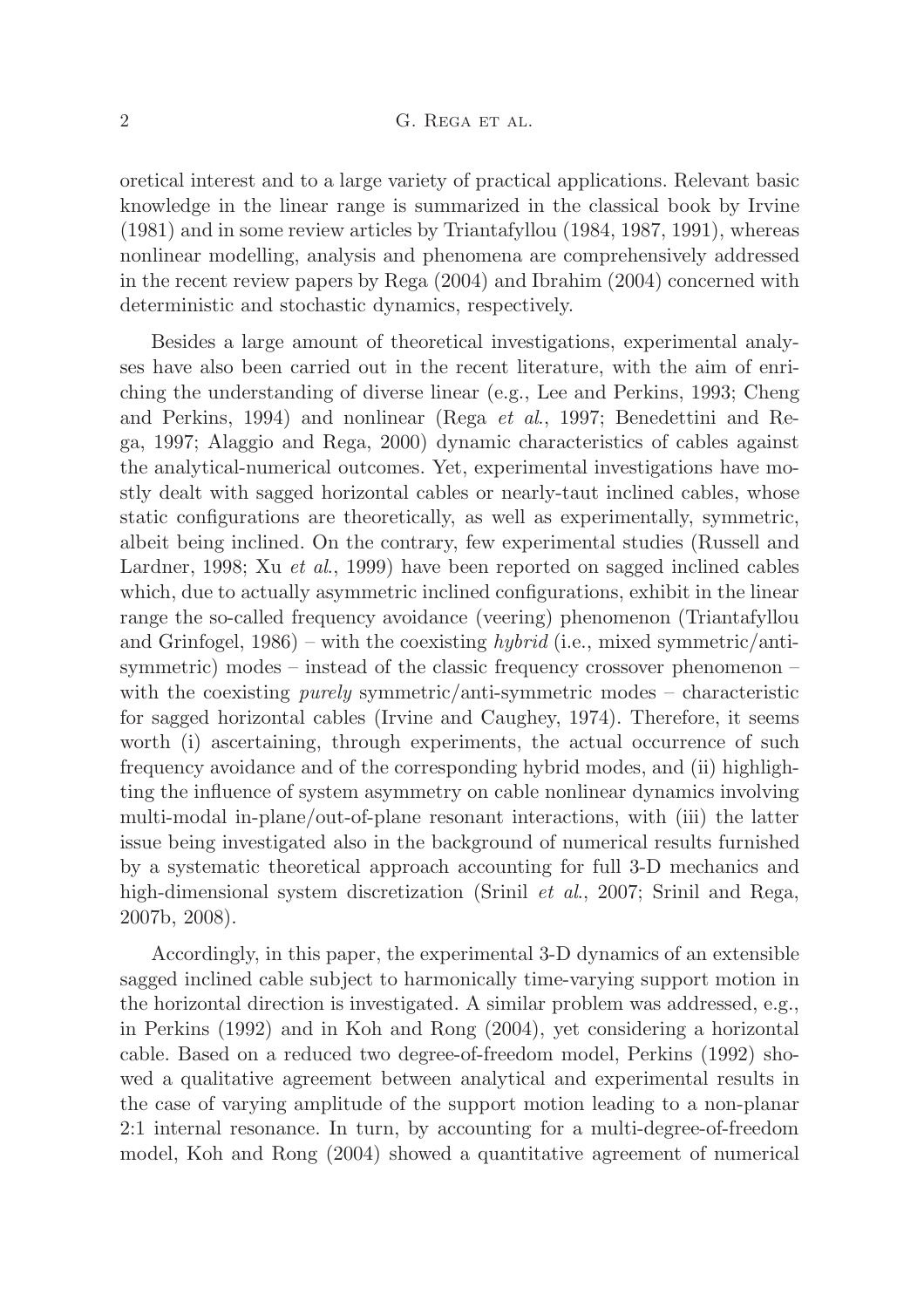and experimental results as regards the dynamic tension responses of a nonresonant cable.

Herein, upon presenting the experimental cable model and setup (Sect. 2), the spectrum of natural frequencies of the system and the corresponding mode shapes are determined experimentally and verified numerically through a finite element discretization (Sect. 3). Then, in Section 4.1, based on the experimentally identified range of first frequency avoidance, frequencyand forcing amplitude-response diagrams are obtained in the relevant neighbourhood for several parametrically-excited inclined sagged cables. Because simultaneous primary external and internal resonances take place due to the commensurability of system in-plane and out-of-plane frequencies – thus entailing a principal parametric resonance – the occurrence of multi-mode responses is experimentally highlighted and its variable features in dependence of cable nearness to avoidance are discussed. In Section 4.2, the experimental outcomes are complemented with and qualitatively confirmed via numerical finite-difference simulations (Srinil and Rega, 2008) of the nonlinear partialdifferential equations governing the 3-D dynamics of a parametrically excited cable, based on an exact kinematic description proposed and validated by Srinil *et al*. (2007). At the same time, further insight into the space-time varying histories of the parametrically-externally resonant dynamic displacement and tension is provided. The paper ends with some conclusions.

### **2. Experimental model and setup**

A number of challenging tasks have to be tackled in designing the experimental apparatus and a reliable investigation of a flexible distributed-parameter system susceptible to undergo large-amplitude 3-D forced vibration, as is the case of a flexible sagged inclined cable.

Herein, in the background of a general theoretical 3-D modelling and energy-based formulation of the finite-amplitude dynamics of elastic suspended cables accounting for overall inertia effect and system asymmetry due to a sagged inclined configuration (Srinil *et al*., 2007), a large-scale experimental setup and its testing apparatus are built up, as schematically displayed in Fig. 1 with end support details. A 30<sup>°</sup> inclined cable is considered, with the reference horizontal  $X_H$  and vertical  $Y_H$  span lengths equal to 3.03 and 1.75 m, respectively. The cable is a small-diameter, empty-filled surgical tubing, having the in situ values of mass per unit length equal to  $0.0453 \text{ kg/m}$  and net cross-section area equal to  $5.8875 \times 10^{-5}$  m<sup>2</sup>. The material is theoretically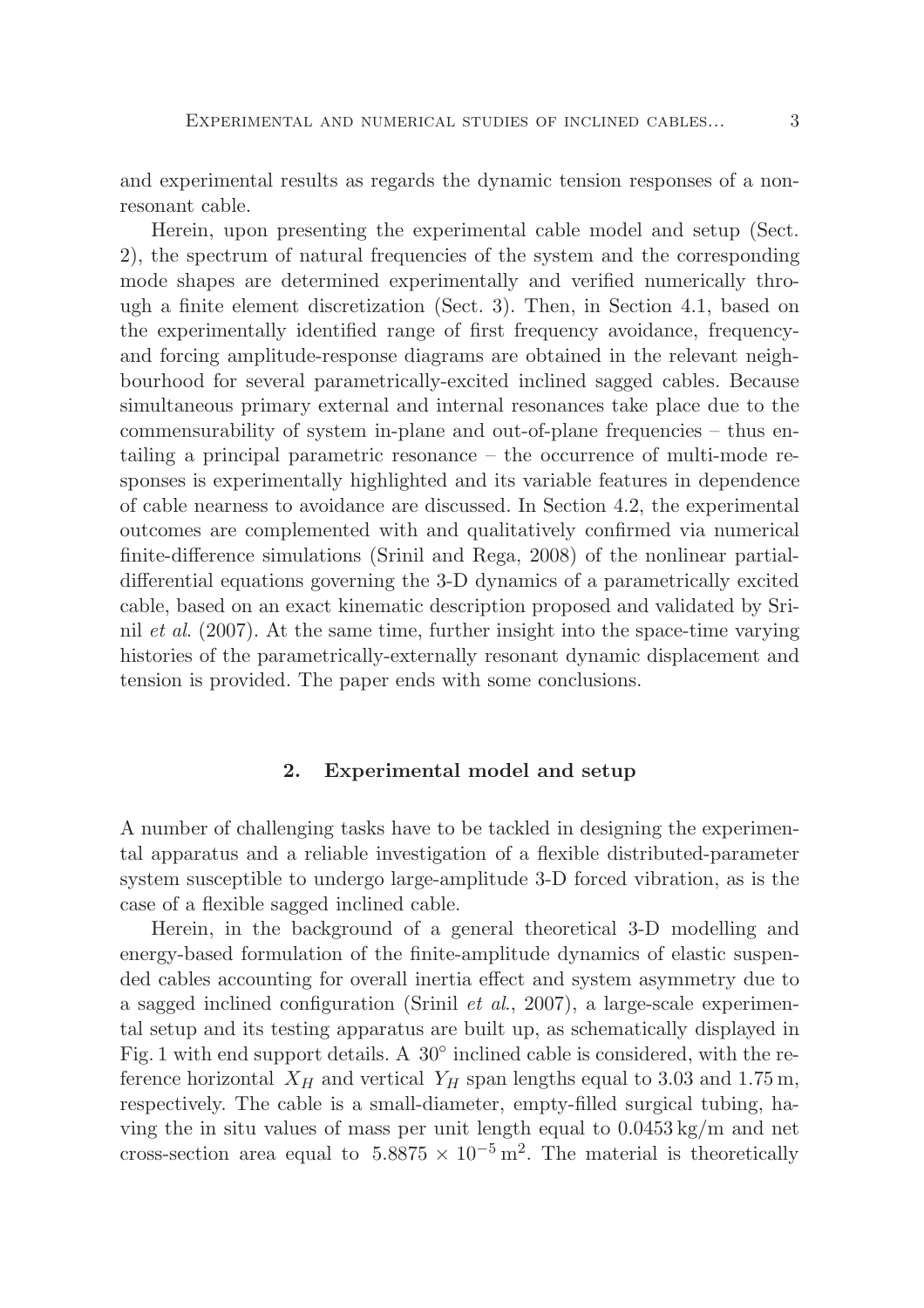### 4 G. Rega et al.

assumed to be homogeneous and linearly elastic with estimated Young's modulus *E* equal to 1.225 MPa. In turn, the influence of torsion, shear, bending and temperature, somehow affecting cable dynamic responses, is disregarded.



Fig. 1. Schematic view of cable model and experimental setup with support details

To carry out a measurement series of different sagged cables, the cable length – and thus cable sag – is varied (between  $3.30\text{-}3.62 \text{ m}$ ) through the modified cogwheel at the upper pinned support. For convenience, the cable sag-to-span ratio at the middle span  $d_m$  (node No. 5) is considered as a geometrical control parameter, instead of the well-known elasto-geometric parameter  $\lambda/\pi$  (Triantafyllou and Grinfogel, 1986), due to lack of measured data of the variable deformed cable length and static tension. The lower cable end is fixed and pin-connected to the vibration shaker, which is mechanically kept stationary when undertaking linear dynamics and guided sliding in the cable horizontal direction when performing nonlinear dynamics. In the latter case, the shaker is harmonically driven via a power control unit (amplifier) and a function generator having a controllable frequency and gain. In both free and forced vibration tests, a bi-axis optical camera (Hamamatsu C7339) is utilized as a contact-free device measuring cable linear/nonlinear dynamic responses along two orthogonal (either horizontal/vertical or vertical/out-of-plane) directions according to the fixed Cartesian 3-D frame. A companion controller is implemented to digitally control and verify the positioning sensor of the camera, which detects the position of a spot emitting a continuous light. Upon several attempts, it has been found appropriate to illuminate the cable with a very light-weight LED (light emitting diode) operating with red color. Several LEDs are attached to the cable points horizontally equidistant from each other (nodes No. 2-8), all being necessary for modal shape identification. Measurements, observed via an oscilloscope and a spectrum analyser, are acquired by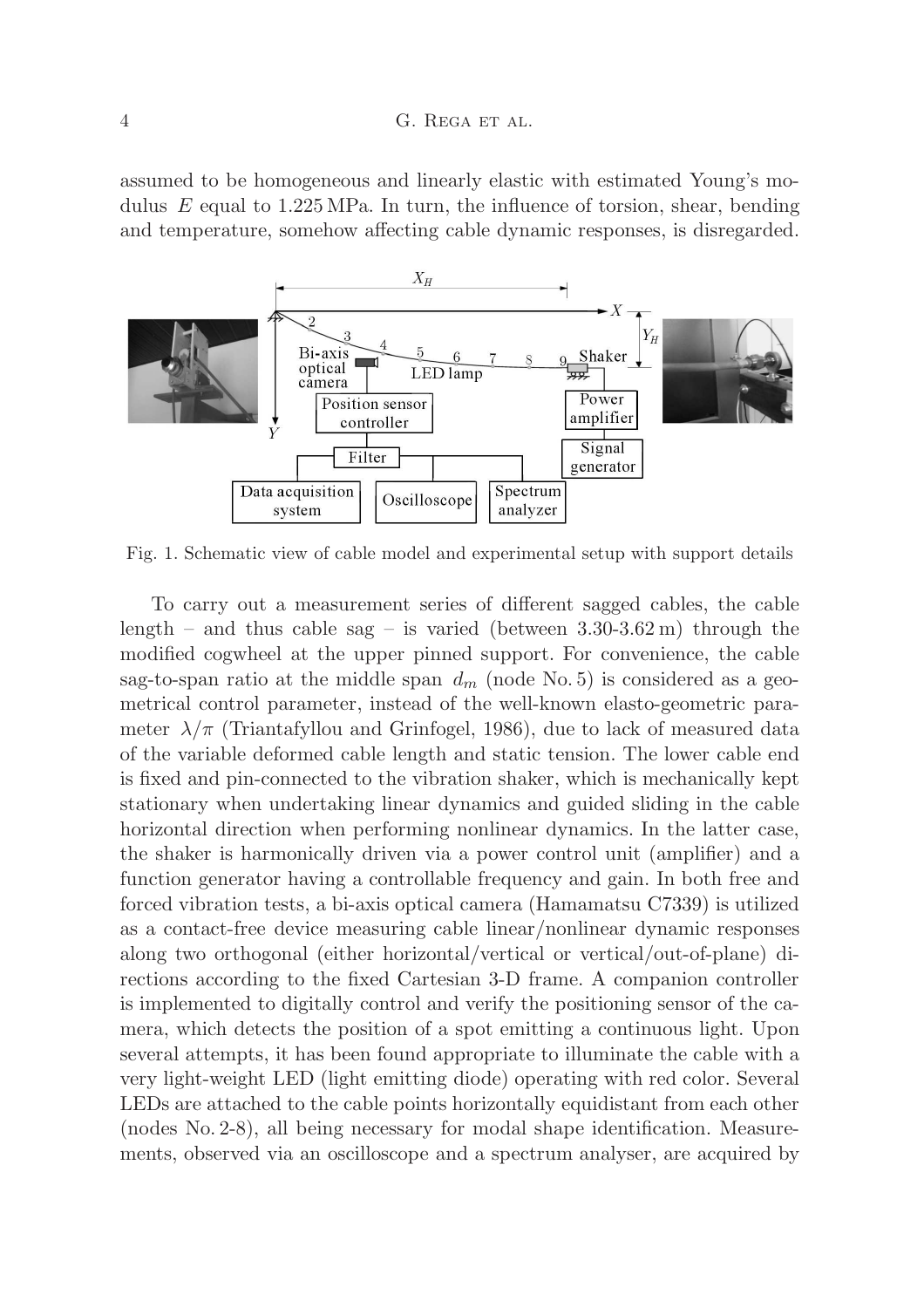a digital computer data acquisition system storing real time outputs at the sampling interval of 1/400 second with the frequency resolution of 0.002 Hz. A usual filter unit is implemented to cut off high frequencies induced by some overall noise. The recorded response is post-processed by means of the ARTeMIS extractor software (Structural Vibration Solutions Aps, 2002) and MATLAB. The gained data accuracy depends on a number of factors including, e.g., the imperfection of camera arrangements, the environmental temperature and disturbance. Unwanted effects are minimised by repeating several tests, which lead to the following optimised results.

### **3. Linear free vibration: frequency avoidance and hybrid modes**

In the linear field, we experimentally aim (i) at constructing the natural frequency spectrum and (ii) at identifying the corresponding mode shapes of different sagged inclined cables, with also numerical finite element-based verifications.

From a standard free vibration test initiating the cable with small impulsive amplitudes, out-of-plane and in-plane frequencies are recorded by making use of one camera. Their values are estimated and non-dimensionalised with respect to the lowest out-of-plane frequency. Yet, to discriminate between the associated mode shapes, four cameras are contemporaneously used. Only inplane modes with horizontal/vertical displacement components are identified, whereas out-of-plane modes can be visually observed for being similar to the taut-string eigenmodes. In circumventing the high modal density of inclined cable suspensions (Srinil and Rega, 2007b), at least two (or more) data sets having one (or more) reference point(s) are necessary to capture as many significant responses as desired. Here, three data sets are proposed, i.e., two data sets using four cameras/LEDs and another data set using three cameras/LEDs, all of them sharing two reference nodes (No. 3 and No. 6). Consequently, by gathering all of the acquired data, natural frequencies and corresponding modes are numerically evaluated based on the enhanced frequency domain decomposition and a technique (Structural Vibration Solutions Aps, 2002) accounting for proper orthogonal modes.

Figure 2 illustrates, versus the sag  $d_m$ , a comparison between experimental (circles) and numerical (catenary-based) finite element (Srinil *et al*., 2007) (lines) results for the first three out-of-plane/in-plane normalised frequencies. 50 elements are used in the numerical solution. Experimental and numerical results are in good qualitative as well as quantitative agreement by exhibiting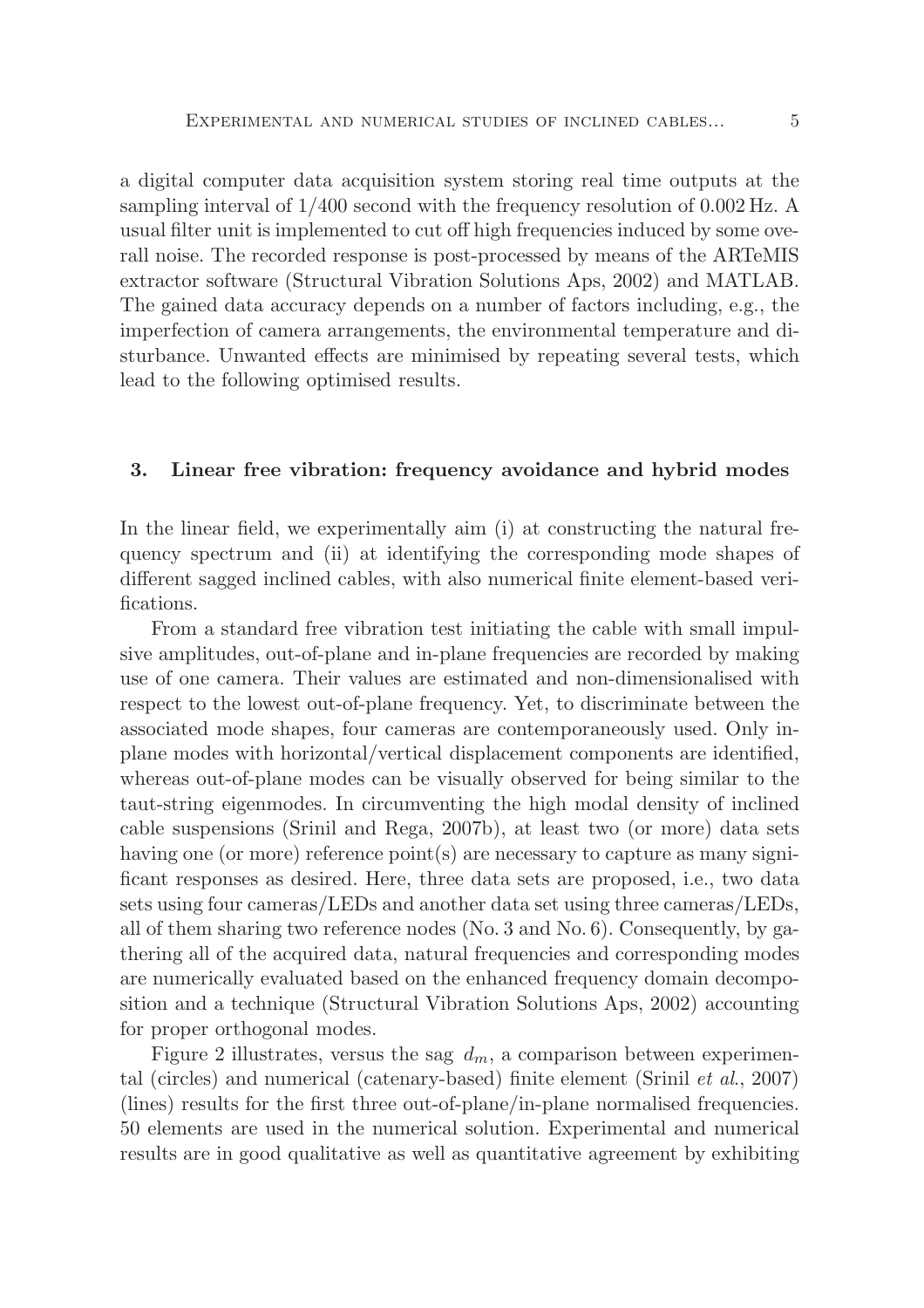the frequency avoidance of the first two in-plane modes  $(0.14 < d_m < 0.16)$ . They also ensure the independence of out-of-plane frequencies on the sag parameter. The second frequency avoidance of higher-order in-plane modes seems to occur as well in a larger sag range. It is worth mentioning how, although the cable material is highly extensible (small *E* value), no first elastic frequency (Burgess and Triantafyllou, 1988) – with the relevant interactions – do occur at the considered low-order in-plane modes, which exhibit however nearly comparable horizontal and vertical displacement components, owing to cable inclination.



Fig. 2. A comparison of frequency avoidance phenomenon with numerical (lines) and experimental (circles) results: solid (dashed) lines and black (empty) circles denote in-plane (out-of-plane) dimensionless frequencies

**Table 1.** Comparison of experimental (EXP) and numerical finite element (FEM) results

| Cable          | $d_m$ | Out-of-plane frequencies [Hz] |            |            |            | In-plane frequencies [Hz] |            |            |      |
|----------------|-------|-------------------------------|------------|------------|------------|---------------------------|------------|------------|------|
|                |       |                               |            | О2         |            |                           |            | I2         |      |
|                |       | <b>EXP</b>                    | <b>FEM</b> | <b>EXP</b> | <b>FEM</b> | <b>EXP</b>                | <b>FEM</b> | <b>EXP</b> | FEM  |
| E1             | 0.093 | 1.10                          | 1.04       | 2.17       | 2.08       | 1.38                      | $1.38\,$   | 2.11       | 2.04 |
| E2             | 0.132 | 0.90                          | 0.88       | 1.80       | 1.74       | 1.47                      | 1.48       | 1.77       | 1.72 |
| E <sub>3</sub> | 0.154 | 0.84                          | 0.81       | $1.68\,$   | 1.61       | 1.48                      | 1.45       | 1.72       | 1.70 |
| E4             | 0.171 | 0.80                          | 0.77       | 1.58       | 1.53       | 1.42                      | $1.38\,$   | 1.76       | 1.75 |

Table 1 compares some dimensional frequency values (in Hz) for different – shallower or slacker – extensible cables  $(E1-E4)$  being near  $(E2, E3)$  and away (E1, E4) from the avoidance in Fig. 2. Good quantitative agreement with small percent differences (less than 6%) is highlighted, showing also the similarity of experimental and FEM values of the first two in-plane frequencies irrespective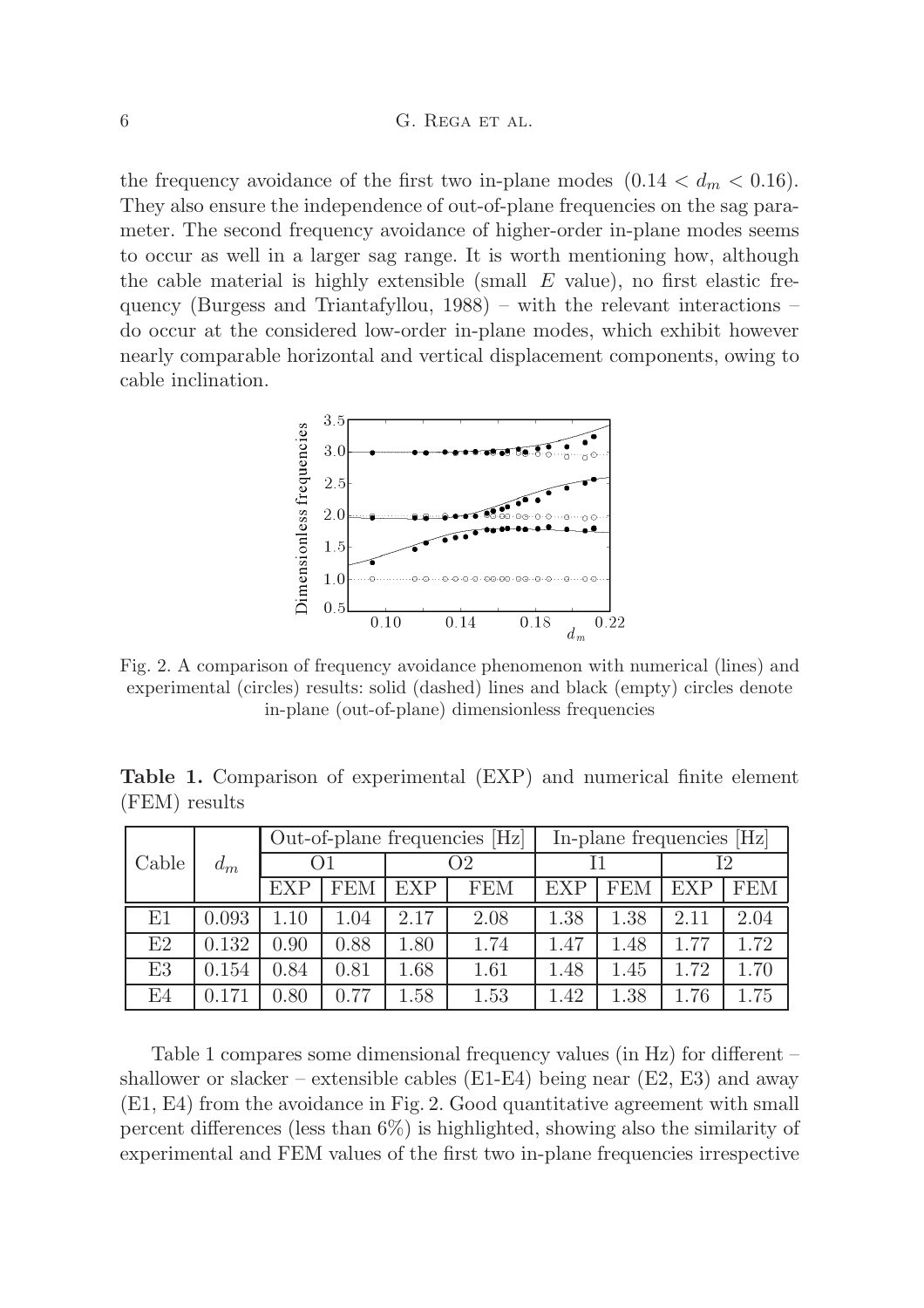of the cable being near or far away from avoidance. Cable E3 experimentally seems to be the best nearly-tuned, internally  $1:1$   $(11:12)$  resonant cable, whose spectral densities accounting for all data sets are exemplified in Fig. 3, which displays the frequency nearness at avoidance along with widely-spaced higherorder frequency contents.



Fig. 3. Spectral densities associated with in-plane frequencies for cable E3

By focusing on the lowest four in-plane (I1-I4) frequencies, Fig. 4 compares experimental vs. numerical finite-element mode shapes of normalized horizontal/vertical displacements for cables E1, E3 and E4. Accuracy of experimental modal identifications is justified because of the good qualitative as well as quantitative correspondence in Fig. 4. Cable E1 exhibits nearly symmetric and anti-symmetric shapes of odd and even modes, respectively, owing to the low sag  $(d_m = 0.093)$ . On the contrary, the asymmetry influences the modes – especially the hybrid ones (I1 and I2) coexisting near avoidance – for the larger-sagged  $(d_m = 0.154)$  cable E3, which, in turn, highlights comparable horizontal/vertical displacement amplitudes due to the inclination effect (Srinil and Rega, 2007b; Rega and Srinil, 2007). In this respect, the usual theoretical (so-called condensed) modelling ruling out the horizontal inertia is not recommended (Srinil and Rega, 2007a). It should be emphasised that a proper selection of cable reference points also plays an important role in the outcome of experimental – especially asymmetric – shapes. In any case, we suggest obtaining *a priori* theoretical modes of interest based on the general non-condensed model accounting for longitudinal inertia (Srinil *et al*., 2007), and then determining the candidate points (unnecessarily being those at the mid- or quarter-span) where maximal or minimal amplitudes are possibly attained, the former being useful for mode classification and normalisation, whereas the latter allowing one to capture a nearly zero-deflection point where the mode shape changes curvature. In this study, referring to LEDs No. 3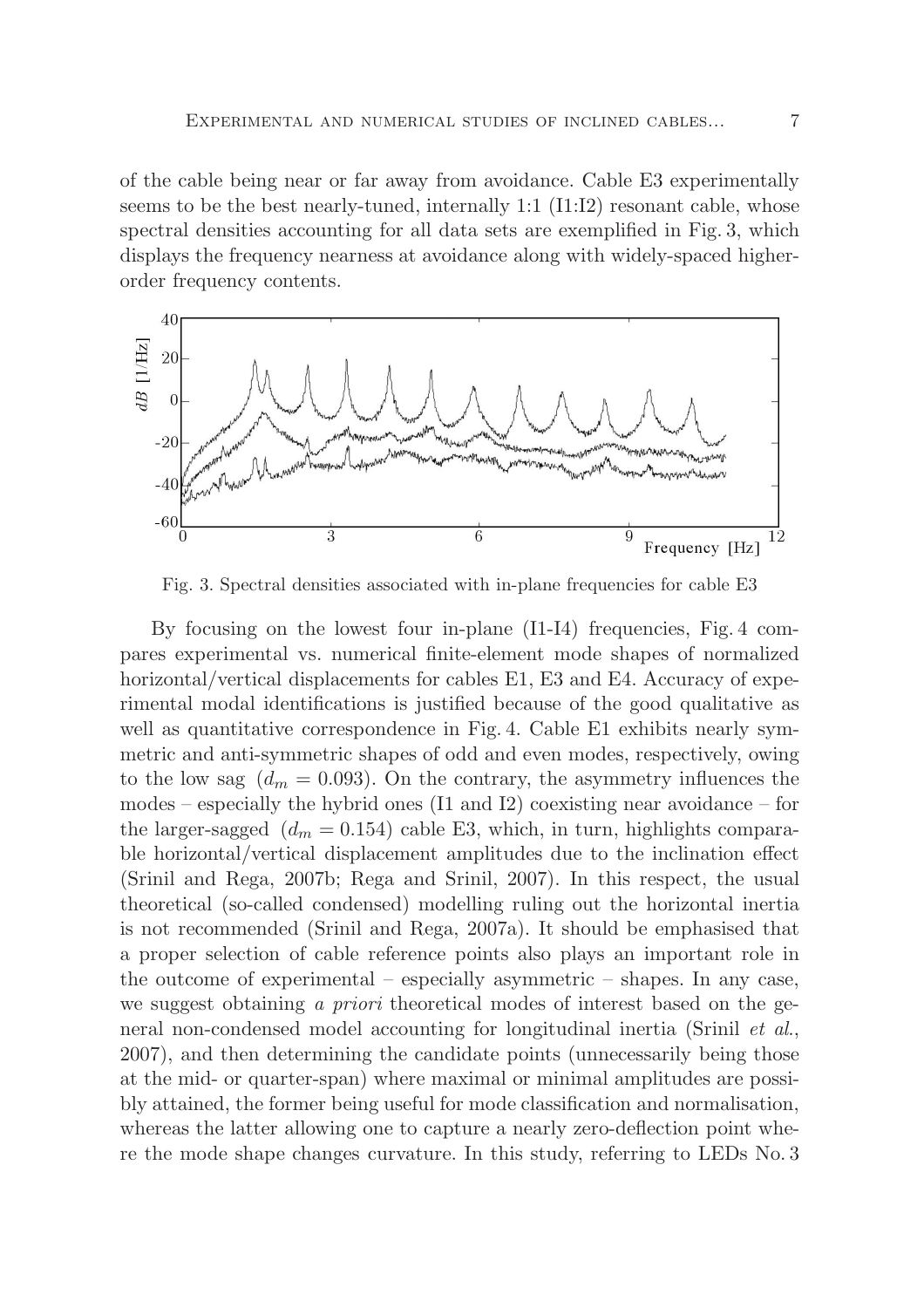and 6 provides good spatial identification of such measured in-plane modes for all of the considered cables.



Fig. 4. Comparison of experimental (circles) and numerical finite element (lines) in-plane mode shapes: solid (dashed) lines and black (empty) circles denote vertical (horizontal) displacements

# **4. Nonlinear forced vibration: 3-D modal interaction due to parametric/external resonances**

Considering an inclined cable subject to horizontally time-varying motion of the support with a given (sweeping) harmonic frequency *Ω* [Hz] and electricforce amplitude  $F[V]$ , we intend (i) to experimentally highlight the features of nonlinear modal interactions for near or away from avoidance cables (Fig. 2), and (ii) to complement experimental outcomes by some finite-difference simulations of the associated partial-differential equations governing kinematically exact 3-D cable motion (Srinil *et al*., 2003; 2004).

### **4.1. Experimental results**

In the large-amplitude regime of cable motion, steady-state vertical and out-of-plane dynamic responses are measured using one camera targeting LED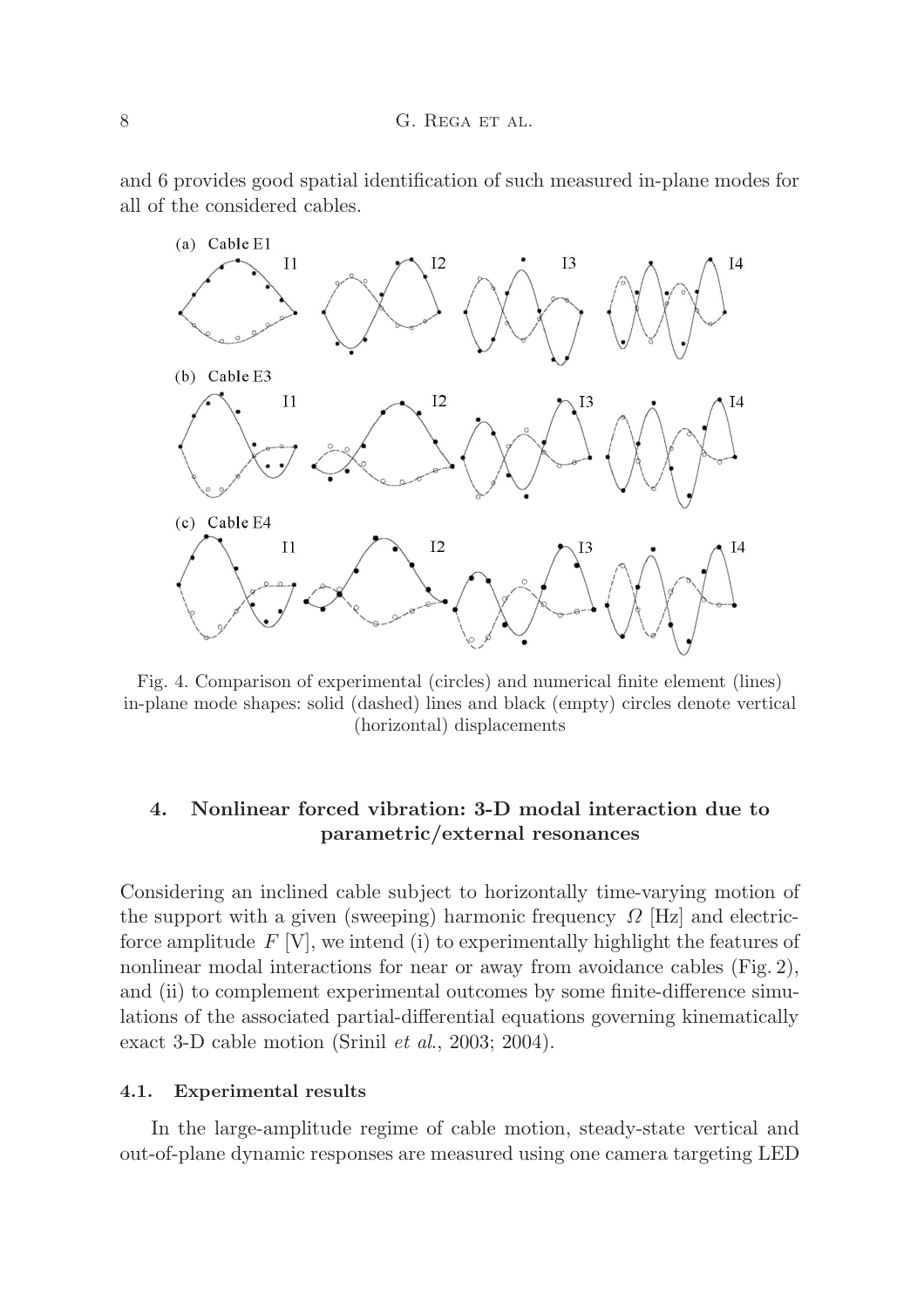No. 2 (Fig. 1) for three re-installed cables E1, E3 and E4 (Table 1). Indeed, out-of-plane or in-plane motion of the other, generic or near-support, nodes is too large to be reliably detected by the optical cameras. Both frequency- and force-response diagrams are experimentally constructed with quasi-statically sweeping up and down analysis, in which the obtained amplitudes are numerically calibrated in volts through relevant peaks of estimated power spectra. In any experiment, the moving support amplitude ranges approximately in between 0-3 cm (varying  $F$ ), and  $\Omega$  is swept near the second in-plane I2 frequency (varying *Ω*), unless otherwise stated. Because of the high-dimensional space-time variability entailing multimodal responses, the nonlinear modes – and especially the in-plane asymmetric ones – are not experimentally identified. Yet, their profiles will be readily visualised via finite-difference outcomes.



Fig. 5. Experimental frequency-response curves for cable E3 with frequency swept around I2 and  $F = 0.8$  V: circle or triangle (square) denotes vertical (out-of-plane) amplitudes via sweeping-up (empty) and -down (filled) tests

Figure 5 depicts the frequency-response diagram for avoidance cable E3, which is considered as the best nearly-tuned planar 1:1 (I1:I2) resonant cable. Far away from the perfect primary external resonance of I2 mode  $(\Omega = 1.72)$ , the cable response is actually planar and is dominated just by this mode (circles). However, over a large *Ω* range around the primary resonance, the dominant motion amplitude is seen to be non-planar due to the principal parametric resonance of lowest symmetric out-of-plane O1 mode, which is driven into the response according to a nearly-tuned 2:1 internal resonance between I2 ( $\omega_{I2} = 1.72 \text{ Hz}$ ) and O1 ( $\omega_{O1} = 0.84 \text{ Hz}$ ) modes (circles vs. squares). Formally, a combination of the primary external resonance  $(\Omega = \omega_{I2} + \sigma_{ex})$ and 2:1 internal resonance  $(\omega_{12} = 2\omega_{01} + \sigma_{in})$  with  $\sigma_{ex}$  and  $\sigma_{in}$  representing external and internal detunings, respectively, entails activation of the principal parametric resonance  $(\Omega = 2\omega_{01} + (\sigma_{in} + \sigma_{ex}) = 2\omega_{01} + \sigma_p)$ , with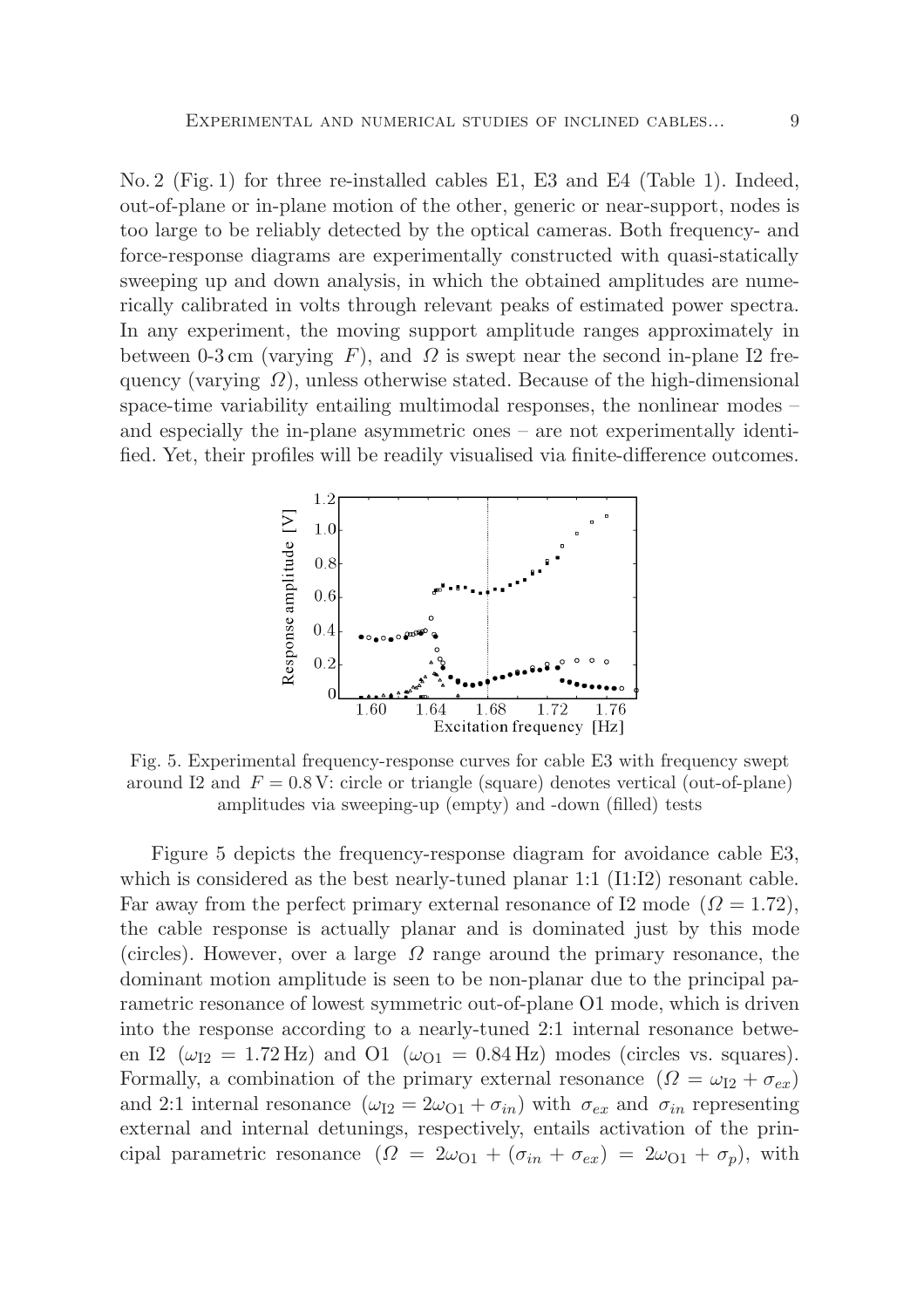$\sigma_p$  being the ensuing parametric detuning. When sweeping  $\Omega$  up and down, typical jump (hysteresis) phenomena take place along with pitchfork bifurcations resulting in overlapping of nonlinear dynamic responses and transitions from non-planar to planar responses and vice versa. In Fig. 5, simultaneous parametric/external resonances do occur, centered near  $\Omega_p \approx 1.68$  Hz with a nearly-vanishing ( $\sigma_{in} \approx 0.04$ ) internal detuning parameter of non-planar 2:1 resonance (Table 1).

Onset of spatial motion as the excitation frequency increases is also clearly highlighted by the experimental time histories of vertical (*v*) and outof-plane (*w*) displacement components in Fig. 6. Left away from the primary resonance  $(\Omega = 1.60)$  the response is strictly planar (Fig. 6a), whereas multimodal interaction with the dominant out-of-plane response already occurs at  $Q = 1.65$  (Fig. 6b), and nearly tuned, non-planar, 2:1 resonant interaction is full recognizable at  $\Omega = 1.72$  and 1.76 (Fig. 6c,d).



Fig. 6. Experimental time histories of steady-state vertical in-plane (*v*) and out-of-plane (*w*) responses for cable E3 under support motion amplitude equal to 0.8 V: (a)  $\Omega = 1.60$ ; (b)  $\Omega = 1.65$ ; (c)  $\Omega = 1.72$ ; (d)  $\Omega = 1.76$  Hz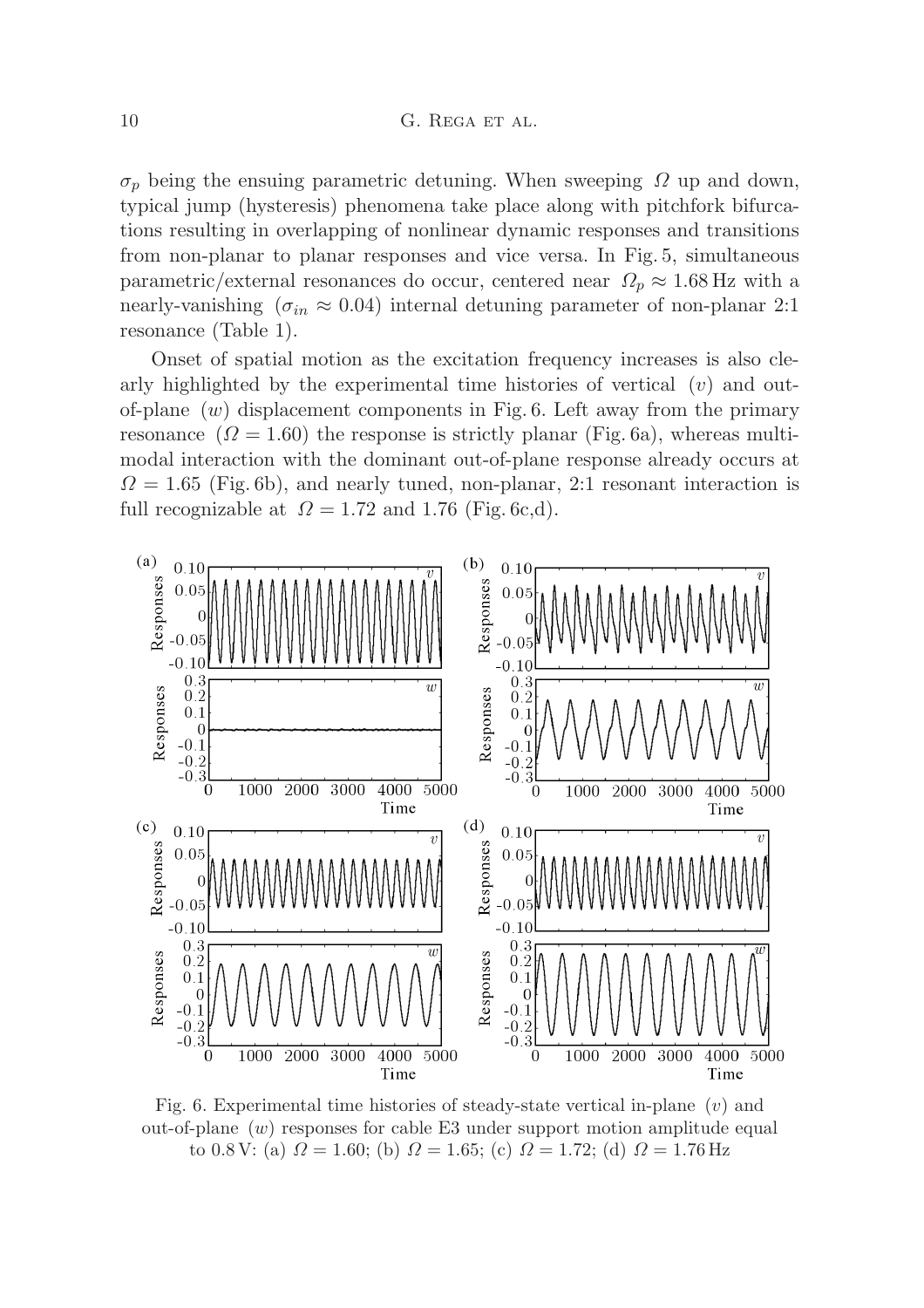Force-response diagrams of cable E3, obtained by sweeping *F* up and down, are reported in Fig. 7 for two different, though neighbouring, values of the excitation frequency within the range of activation of the principal parametric resonance. The planar response due to the pure primary resonance of I2 mode is seen to occur only for low excitation amplitudes, whereas the spatial response exhibiting the dominant parametrically excited out-of-plane component occurs over a large *F* range. At both values of the excitation frequency, coupled out-of-plane and in-plane amplitudes grow monotonously with increasing *F*, with no saturation phenomenon. Although catching details of bifurcation mechanisms is not an easy task in experimental analyses, for a lower excitation frequency (Fig. 7a) the out-of-plane component of the response seems to originate through a supercritical pitchfork bifurcation, whereas for the higher excitation frequency (Fig. 7b) the jump phenomena and the overlapping of unimodal (I2) and bimodal (I2-O1) responses attained for increasing and decreasing *F*, respectively, are likely to correspond to a subcritical pitchfork bifurcation of the out-of-plane response.



Fig. 7. Experimental forcing-response curves of cable E3 for (a) *Ω* = 1*.*71 and (b)  $\Omega = 1.74$  Hz: circle or triangle (square) denotes vertical (out-of-plane) amplitudes via sweeping-up (empty) and -down (filled) tests

Overall, the experimental results obtained for cable E3 exhibit comparable qualitative features to those of the theoretical results by Perkins (1992), where a tangential support excitation of a horizontal cable at the first crossover was considered. In particular, owing to the parametric resonance, Fig. 5 exhibits a typical asymmetric frequency-response diagram of 2:1 internal resonance with trivial (or nearly vanishing) internal detuning, whereas Fig. 7 exhibits both the typical – though different from each other – kinds of force-response diagrams observed by Perkins (1992) with vanishing or non-vanishing external detuning.

Herein, a major difference is that the associated planar spatial profiles at avoidance are asymmetric (hybrid) owing to the cable inclination effect. This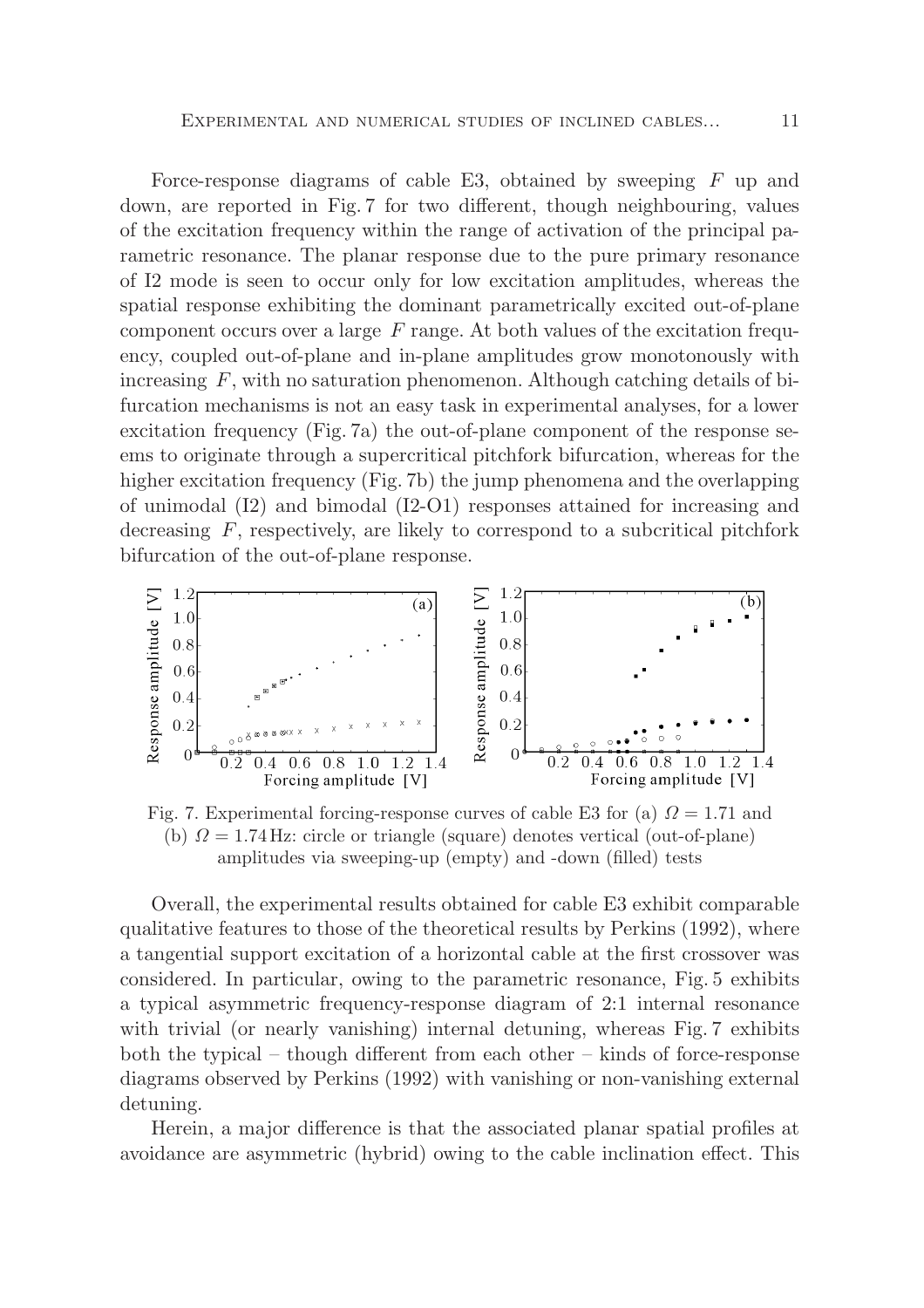is likely to entail, e.g., the presence of small-amplitude responses of also fourth in-plane I4 mode (Fig. 4b) in Fig. 5 (triangles), where the non-planar resonance does not play any role (i.e. left to  $\Omega_p$ ). This kind of order-2 super-harmonic planar response arises because of a nearly-tuned 2:1 frequency ratio of I4 and I2 modes with relevant asymmetric modal shapes (Fig. 4b) being non-orthogonal (see the theoretical model in the background, Srinil and Rega (2007b)). This seems to be peculiar to the first avoidance inclined cable in comparison with the first crossover horizontal cable (Perkins, 1992), whose planar 2:1 resonance of I4 (anti-symmetric) and I2 (symmetric or anti-symmetric) modes cannot be activated due to nonlinear orthogonality properties (which entail vanishing interaction coefficients in the associated theoretical model, see Srinil and Rega (2007a)). Of course, I2-I4 modal interaction in the experimental inclined cable is seen to play a greater role when *F* is increased.



Fig. 8. Experimental frequency-response curves of cables (a) E1  $(F = 0.8 \text{ V})$  and (b) E4  $(F = 0.5 \text{ V})$ : circle and triangle (square) denotes vertical (out-of-plane) amplitudes via sweeping-up (empty) and -down (filled) tests

Considering inclined cables E1 and E4 (Fig. 8a and 8b), which are faraway from avoidance, allows us to highlight the influence on parametricallyexcited responses of either increasing or decreasing internal detuning. In Table 1, the two cables are seen to have experimental I2:O1 frequency ratio equal to 1.92 (E1) and 2.20 (E4) with respect to 2.05 value of cable E3, apart from different modal shapes (Fig. 4). In contrast to Figs.  $5$  (E3) and 8a (E1), a lower excitation amplitude  $(F = 0.5 \text{ V})$  is considered in Fig. 8b (E4) because of the parametric resonance being complemented by the already large response of I1 mode. By sweeping *Ω*, the regions of the principal parametric resonance (where the out-of-plane mode coexists with the in-plane one) and of the primary external resonance near I2 frequency are decoupled (i.e., separated from each other) in both Fig. 8a and Fig. 8b, with respect to Fig. 5. In Fig. 8a (8b), the parametric resonance is seen to occur in a narrow frequency band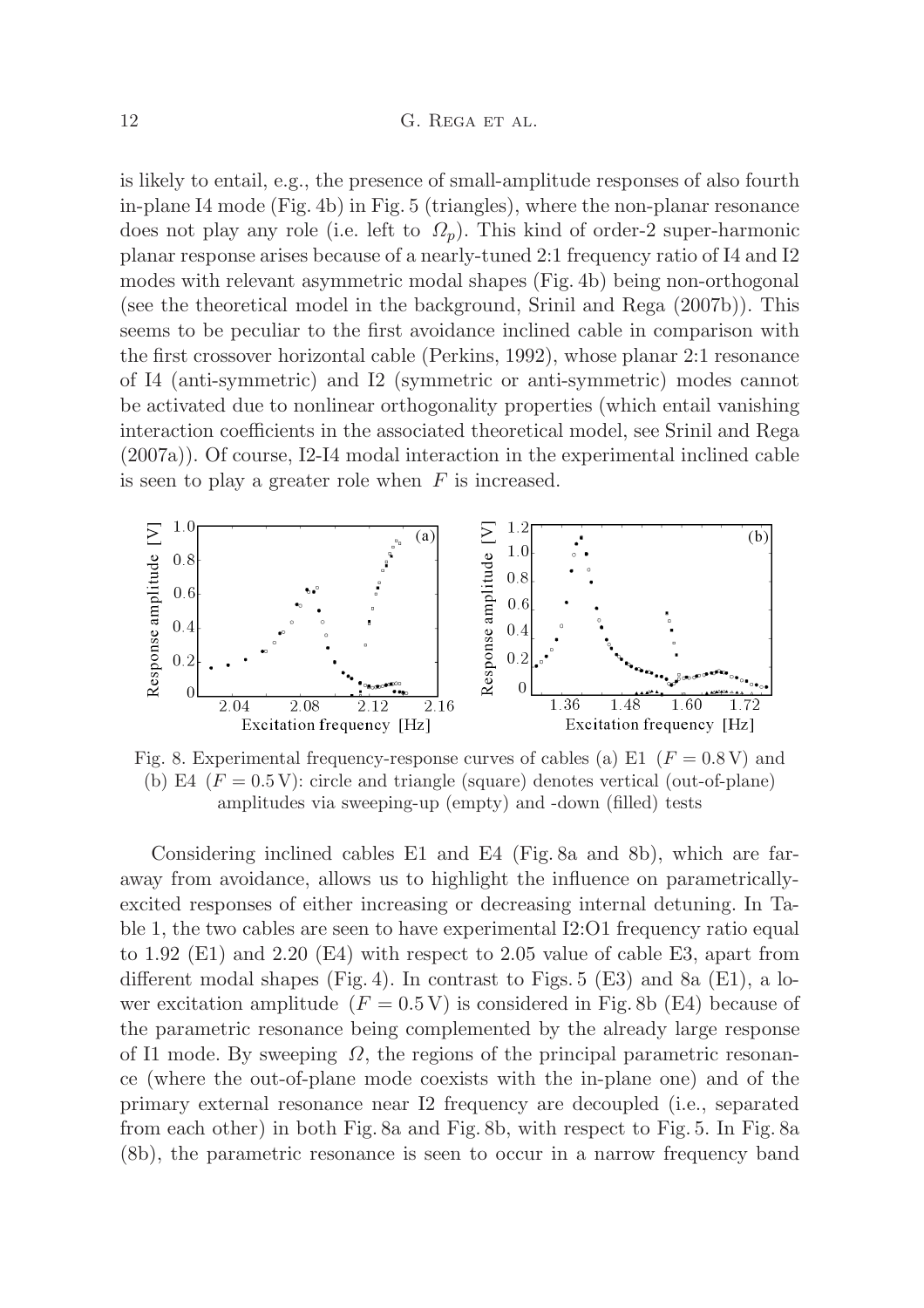right (left) to the primary resonance region, which is centered at  $\Omega \approx 2.08$ (1.68) Hz instead of the initially measured value 2.11 (1.76) Hz (Table 1) due to the re-configuring process slightly affecting the basic properties of re-tested cables. As already said, Fig. 8b also highlights the primary resonant response of I1 mode (with the frequency centered at  $\approx 1.40 \text{ Hz}$ ) whose amplitudes (LED No. 2) are greater than those due to the parametric (primary) resonance of O1 (I2) frequency. Of course, this is highlighted depending on the measured cable node, herein suitably chosen.

Again, the observed experimental nonlinear dynamics and interactions far away from avoidance are apparently in qualitative agreement with the theoretical results for the horizontal cable around the crossover with significant non-trivial values of the internal detuning parameter (Perkins, 1992). Indeed, Fig. 8a, whose non-trivial negative internal detuning  $(\sigma_{in} \approx -0.12)$  corresponds to the positive one in Perkins (1992), highlights an enhanced right-sided non-planar response qualitatively similar to that in Fig. 7a of that reference, whereas Fig. 8b, with its (lower) positive internal detuning ( $\sigma_{in} \approx 0.08$ ) and its left-sided non-planar response, somehow corresponds to Fig. 7b therein. However, further distinguishing features also occur herein, still associated with the different role played in the two cases by the planar spatial profiles. In the horizontal cable, where the planar mode involved in 2:1 internal resonance at the crossover is the symmetric one, the regions of external and parametric resonances decouple (with somehow mirrored features left and right of the crossover) because of the symmetric mode being no more internally resonant with the (symmetric) out-of-plane mode. By contrast, in the inclined cable, where one of the two hybrid modes at avoidance (i.e., I2) is the planar mode (more directly) involved in 2:1 internal resonance, the decoupling occurs when moving to the left (cable E1, Fig. 8a) because of formerly hybrid I2 mode becoming nearly anti-symmetric (Fig. 4a), namely orthogonal to O1, though still being potentially 2:1 resonant with it. In turn, when moving to the right (cable E4, Fig. 8b), the right-sided decoupling of the non-planar response – as the one in Fig. 8a for cable  $E1 -$  is observed with respect to the external resonance region of the other (formerly hybrid at avoidance) planar I1 mode. Indeed, I1 is now playing the decoupling role of a nearly antisymmetric, orthogonal mode (Fig. 4c) somehow comparable to that of I2 for cable E1, with its own internal detuning against potentially 2:1 resonant mode O1 being still negative  $(\sigma_{in} = \omega_{I1} - 2\omega_{O1} \approx 1.42 - 1.60 = -0.18)$  greater than that of cable E1 and such to entail a major separation of the external and parametric regions, though being cable E4 closer to avoidance than cable E1.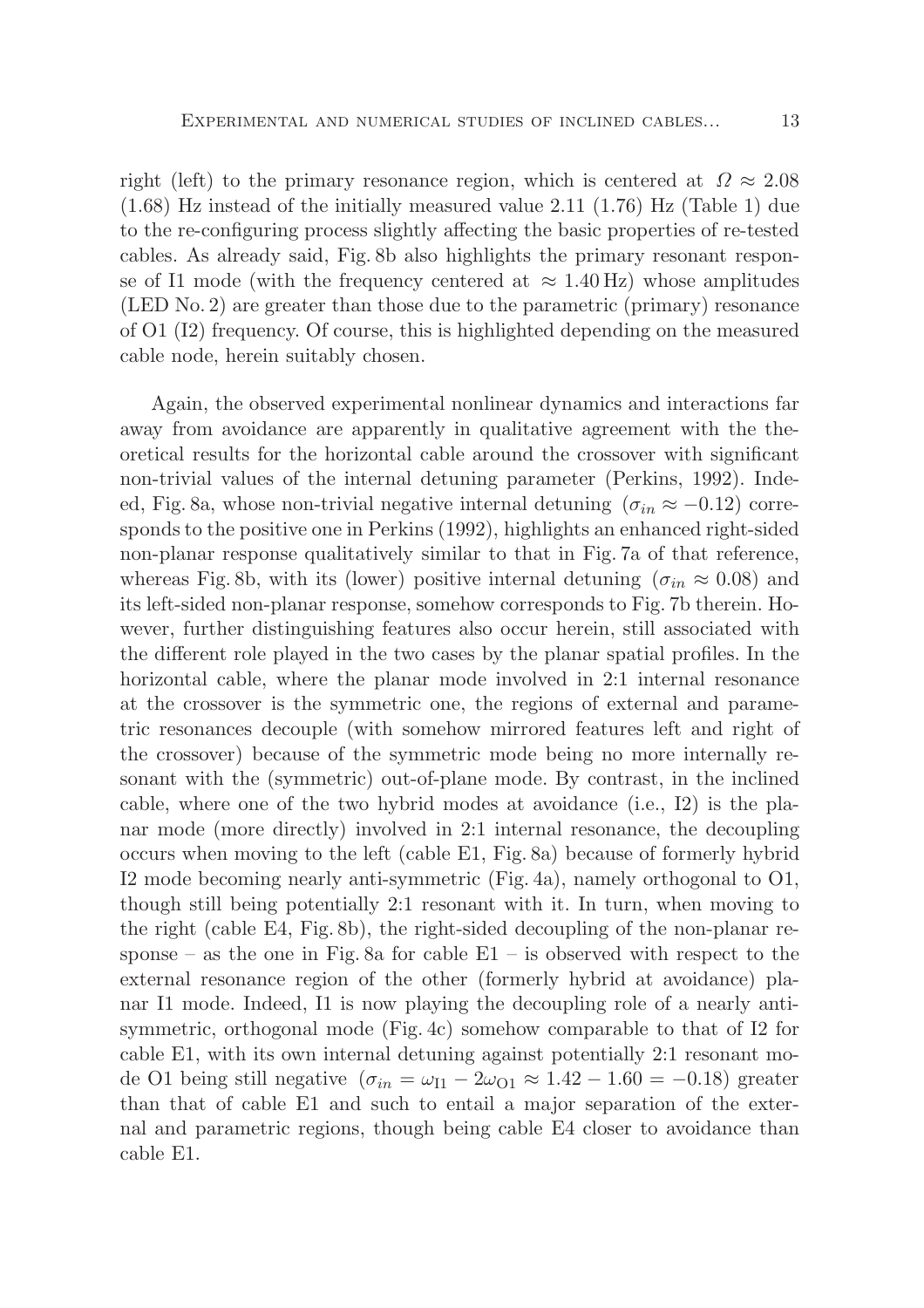# 14 G. REGA ET AL.

Overall, consistent with the theoretical predictions, the non-planar nonlinear interaction for cables away from avoidance is seen to be considerably weaker than for cables at nearly avoidance (Rega and Srinil, 2007), due to the major role played in the latter case by modal hybridity (non-orthogonality). Moreover, at avoidance, no interaction of the first hybrid mode I1 with the out-of-plane mode O1 is observed – due to barely tuned 2:1 resonance – even if the corresponding interaction coefficient in the underlying theoretical model is different from zero due to cable inclination (Srinil and Rega, 2007b). Yet, with respect to the crossover horizontal cable, whose non-planar 2:1 resonance is quite a localised phenomenon due to a strictly symmetric shape of the involved in-plane mode, the avoidance inclined cable is likely to exhibit a slightly larger zone of the non-planar parametric resonance owing to persisting involvement of one of the coexisting hybrid modes whose shapes maintain a certain degree of spatial symmetry. In addition, the presence of higher-mode responses due to planar 2:1 resonance, though with small amplitudes, seems to be peculiar for avoidance cables as the nonlinear orthogonality of modes never holds due to the effect of cable inclination and sag.

### **4.2. Theoretical model and finite-difference results**

The observed experimental 3-D responses due to the activation of nonplanar internal resonance are now numerically verified with reference to a general theoretical model (Fig.1) of arbitrarily inclined cables. Based on an exact kinematical description of cable element, the nonlinear partial-differential equations governing the 3-D forced cable vibration, in dimensional form, read (Srinil *et al*., 2007)

$$
\left(\frac{EA + EA(1 + e_o)u'}{\sqrt{1 + y_o'^2}} - \frac{EA(1 + u')}{\sqrt{(1 + u')^2 + (y_o' + v')^2 + w'^2}}\right)' =
$$
\n
$$
= \left(\frac{wc}{g}\ddot{u} + c_u\dot{u}\right)\frac{\sqrt{1 + y_o'^2}}{1 + e_o} - F_u\sqrt{1 + y_o'^2}
$$
\n
$$
\left(\frac{EAy_o' + EA(1 + e_o)v'}{\sqrt{1 + y_o'^2}} - \frac{EA(y_o' + v')}{\sqrt{(1 + u')^2 + (y_o' + v')^2 + w'^2}}\right)' =
$$
\n
$$
= \left(\frac{wc}{g}\ddot{v} + c_v\dot{v}\right)\frac{\sqrt{1 + y_o'^2}}{1 + e_o} - F_v\sqrt{1 + y_o'^2}
$$
\n(4.1)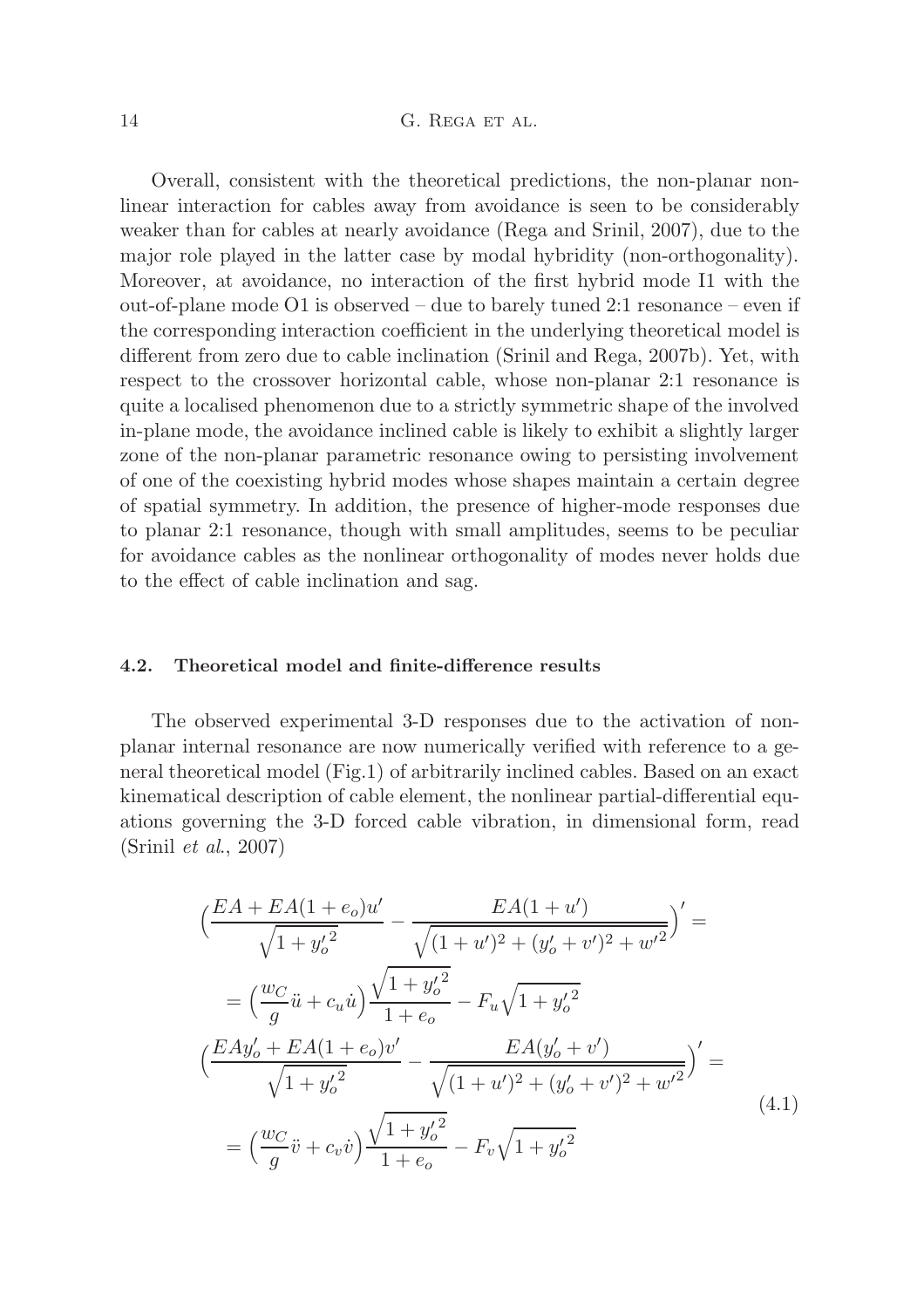$$
\left(\frac{EA(1+e_o)w'}{\sqrt{1+{y_o'}^2}} - \frac{EAw'}{\sqrt{(1+u')^2 + (y_o'+v')^2 + w'^2}}\right)' =
$$
  
= 
$$
\left(\frac{wc}{g}\ddot{w} + c_w\dot{w}\right)\frac{\sqrt{1+{y_o'}^2}}{1+e_o} - F_w\sqrt{1+{y_o'}^2}
$$

where  $u(x, t)$ ,  $v(x, t)$ ,  $w(x, t)$  are the dynamic horizontal, vertical and out-ofplane displacement components in a Cartesian coordinate frame *XY Z* measured from the static equilibrium configuration  $y_o(x)$  attained by the cable under its own gravity  $g$ ,  $e_o$  is the initial static strain,  $E$ ,  $A$  and  $w_C$  are cable Young's modulus, cross-sectional area and self-weight per unit unstretched length, respectively, and *cu*, *cv*, *c<sup>w</sup>* are viscous damping coefficients. A prime (dot) represents partial differentiation with respect to the horizontal space coordinate x (time t). The distributed external forcing  $(F_i)$  terms are assumed to be trivial in this study as we neglect the effect that might result from other sources of spatial excitation. As in the experimental case, we focus on the problem of right-support horizontal excitation whose boundary conditions read

$$
u(0,t) = v(0,t) = w(0,t) = v(X_H, t) = w(X_H, t) = 0
$$
  

$$
u(X_H, t) = u_0 \cos \Omega t
$$
 (4.2)

Here,  $u_0$  is a constant amplitude of the moving support. Space-time numerical simulation of Eqs  $(4.1)$  and  $(4.2)$  is carried out via a second-order finite-difference approach centrally approximating both spatial and temporal derivatives, thanks to a straightforward routine (Srinil *et al*., 2003, 2004) employing hybrid explicit-implicit numerical integration along with a predictorcorrector implementation. This approach has recently been validated against a multiple scales solution by Srinil and Rega (2008).

Being interested in a qualitative confirmation of the activation of the nonplanar parametric resonance in proper excitation conditions, cable E3 with  $u_0 = 2$  cm and  $\Omega \approx 1.70$  Hz (Fig. 5) is considered. Since only rough estimates of the actual viscous damping values have been obtained in the experiment, we use the formula  $c = 2\xi \sqrt{EA\rho}$  (Koh and Rong, 2004), where  $\rho$  is the cable density (i.e.,  $\rho = w_C/Ag$ ), by first assuming a damping ratio  $\xi = 1\%$  for the in-plane response and no damping for the out-of-plane response. 30 cable segments and a time-step equal to  $10^{-5}$  s are accounted for. To avoid long transients preceding the onset of the parametric resonance, lowest symmetric out-of-plane spatial initiations with small amplitudes are assigned, along with zero in-plane initiations.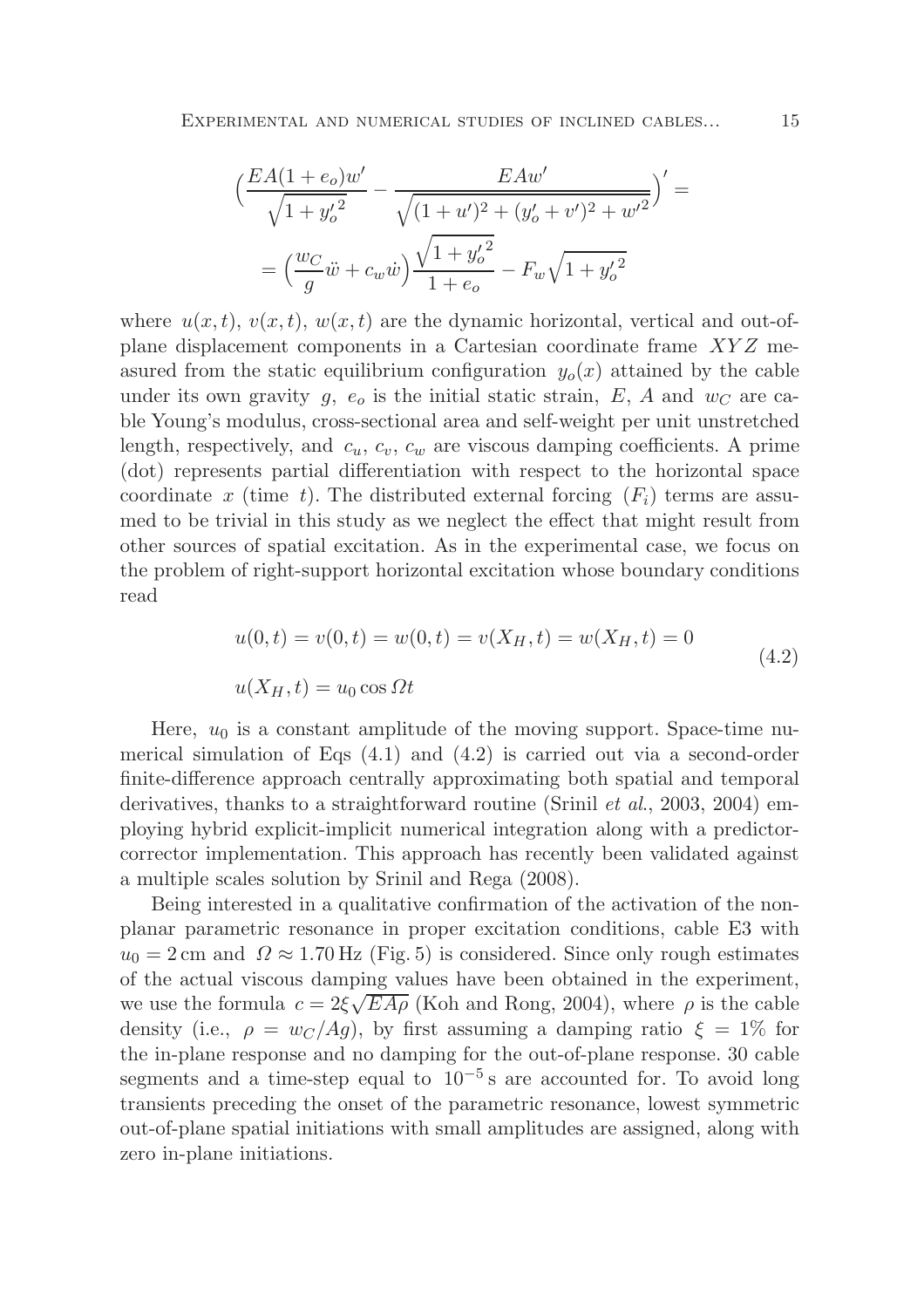Nonlinear time histories of the horizontal/vertical (out-of-plane) amplitudes (normalized with respect to  $X_H$ ) at LED No. 2 (Fig. 1) are plotted in Fig.9 a (b), whereas the corresponding total tension (normalized with respect to the maximum static tension) responses – which are space-time dependent according to the adopted general non-condensed model (Rega and Srinil, 2007) – are shown in Fig. 9c. The horizontal (vertical) vs. out-of-plane displacement projections at the mid-span are traced out in the phase portrait of Fig. 9d. Overall, Figs. 9a-d highlight two successive portions of the system resonant response, a transient one (*T <* 70) consisting of solely primary external planar motion (with negligible out-of-plane component), and a steady one  $(T > 70)$ highlighting the occurrence of a principal parametric/external spatial response (with dominant out-of-plane component), along with considerable positive and negative planar drifts for the horizontal and vertical components, respectively (Fig. 9a,d). Such space-dependent drifts are associated with system quadratic nonlinearities (Srinil *et al*., 2007b).



Fig. 9. Space-time numerical simulations for the parametrically excited inclined cable E3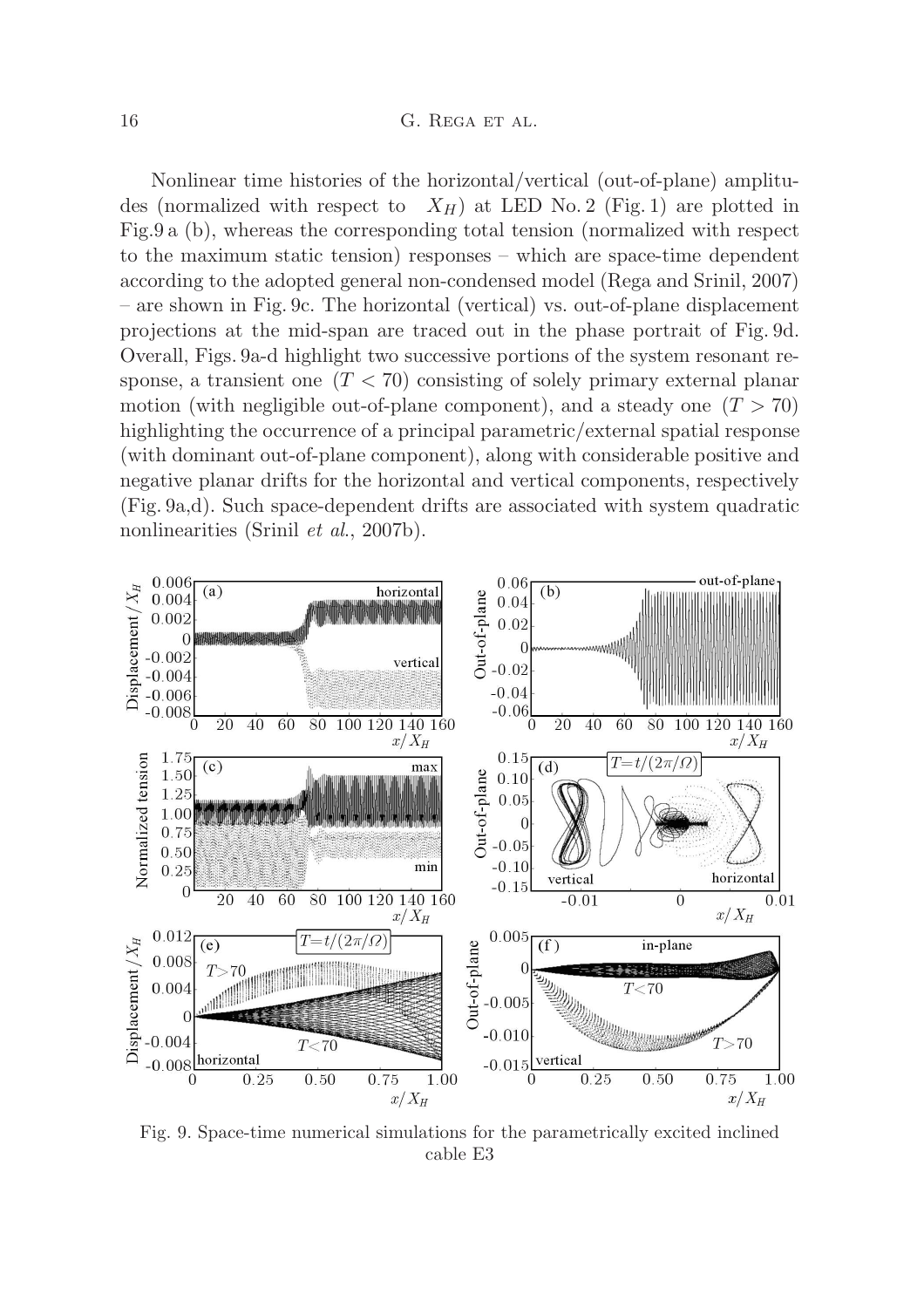While qualitatively confirming the experimentally observed activation of simultaneous parametrically-externally resonant dynamics for cable E3, numerical results also furnish further insights into interesting features of the system response, such as the varied maximum and minimum tension due to parametric/external vs. primary resonances (Fig. 9c), and typical 2:1 internally resonant figure "eight" (vertical and horizontal) trajectories in the corresponding phase portraits (Fig. 9d). Moreover, the spanwise distributions of time-varying horizontal (vertical) displacements are visualized in Fig. 9e (f), distinguishing between the initial primary (solid) and the successive parametric/external (dotted) resonant profiles. The parametric resonance of symmetric out-of-plane motion greatly affects the in-plane responses which, in turn, exhibit strong spatial asymmetry due to both the one-end support excitation and the cable inclination effect.

It is also worth noting how the qualitative features of the cable response are strongly sensitive to a small damping variation in numerical simulations. Indeed, when considering a non-vanishing (even small) damping ratio for the out-of-plane response, in addition to the in-plane one, no parametrically non-planar resonance is numerically observed. Therefore, careful estimation of damping parameters is one of the crucial aspects in the experiment and deserves further investigation.

# **5. Conclusions**

Experimental studies on free and parametrically-forced vibrations of sagged inclined cables have been carried out and discussed against theoretical and numerical analyses. For the linear free vibration, the systematic experimental approach provides worthwhile confirmation of the frequency avoidance phenomenon and associated hybrid (mixed symmetric/anti-symmetric) modes of horizontal/vertical displacements. The nonlinear dynamical problem of harmonically time-varying support movement has been considered by focusing on inclined cables in the neighbourhood of first avoidance. Experimental results for the near-avoidance cable highlight typical frequency- and force-response diagrams involving non-planar interactions of 2:1 resonant in-plane/out-ofplane (hybrid/symmetric) modes due to simultaneous primary external and principal parametric (external plus internal) resonances with possible involvement of also a higher-order in-plane mode due to planar 2:1 resonance. On the contrary, decoupling of regions of the external and parametric resonance is observed for cables farther away from avoidance. The role played in nonlinear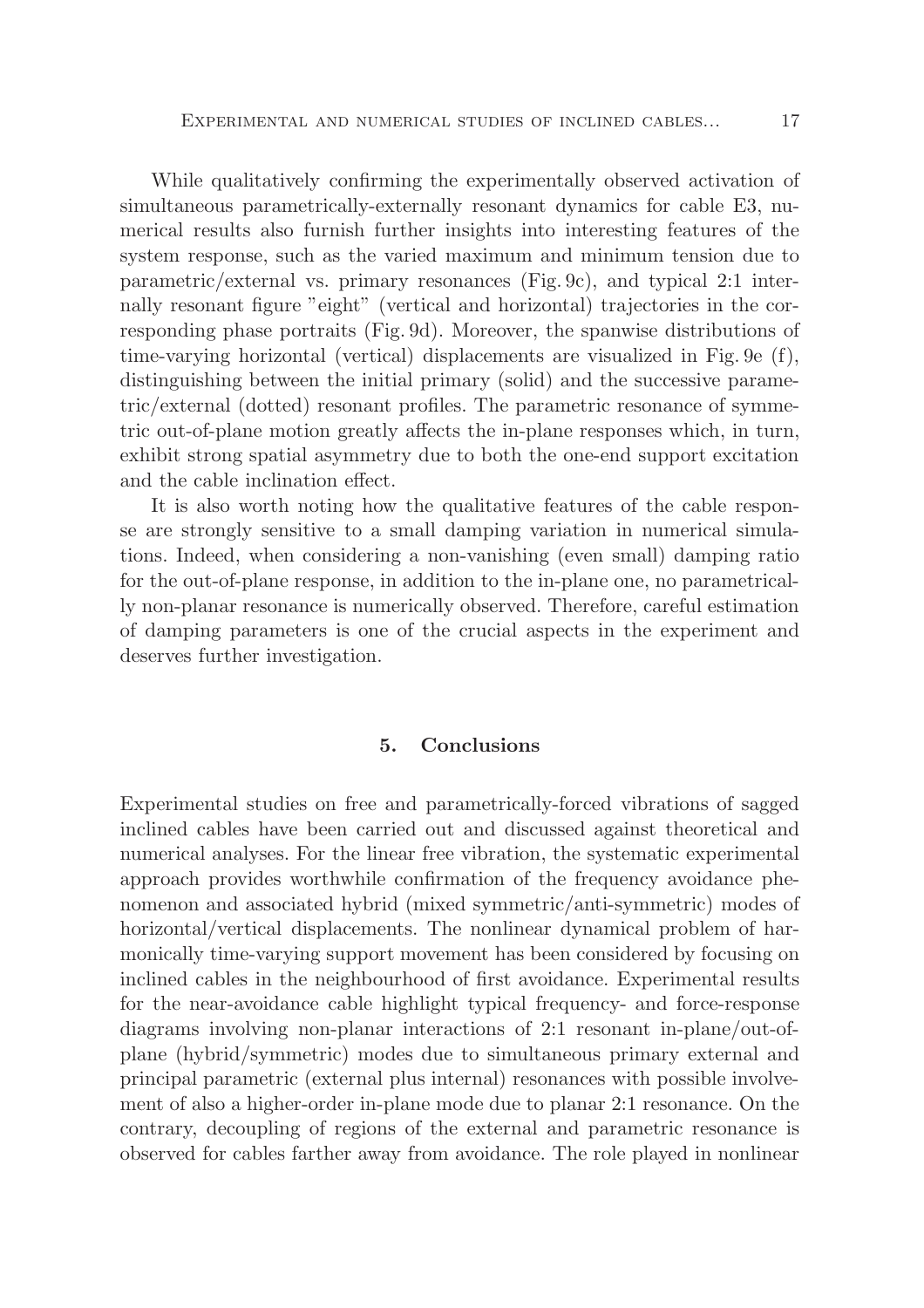responses of inclined cables by their varying modal hybridity near the first avoidance is discussed also in the background of companion literature results for horizontal cables near the first crossover.

By referring to a general 3-D inclined cable model based on exact kinematics, a companion description of out-of-plane/in-plane nonlinear dynamics for the parametrically excited system is achieved through direct finite-difference simulation of the corresponding nonlinear partial-differential equations of motion. Numerical results complement the experiments as regards features of primary external vs. parametric/external excitations and the associated transition, total tension time histories and spatio-temporal displacement distributions, which allow us to draw the meaningful issue of cable asymmetry induced by the actual sagged inclined configuration.

#### *Acknowledgements*

The authors gratefully acknowledge the support of the Sapienza University of Rome through the Ricerche d'Ateneo programme, and the dynamical laboratory facilities of the University of L'Aquila.

## **References**

- 1. Alaggio R., Rega G., 2000, Characterizing bifurcations and classes of motion in the transition to chaos through 3D-tori of a continuous experimental system in solid mechanics, *Physica D*, **137**, 70-93
- 2. BENEDETTINI F., REGA G., 1997, Experimental investigation of the nonlinear response of a hanging cable. Part II: Global analysis, *Nonlinear Dynamics*, **14**, 119-138
- 3. Burgess J.J., Triantafyllou M.S., 1988, The elastic frequencies of cables, *Journal of Sound and Vibration*, **120**, 153-165
- 4. Cheng S.P., Perkins N.C., 1994, Theoretical and experimental analysis of the forced response of sagged cable/mass suspensions, *ASME Journal of Applied Mechanics*, **61**, 944-948
- 5. Ibrahim R.A., 2004, Nonlinear dynamics of suspended cables. Part III: Random excitation and interaction with fluid flow, *ASME Applied Mechanics Reviews*, **57**, 515-549
- 6. Irvine H.M., 1981, *Cable Structures*, MIT Press, Cambridge, MA
- 7. Irvine H.M., Caughey T.K., 1974, The linear theory of free vibrations of a suspended cable, *Proceedings of the Royal Society London*, **A 341**, 299-315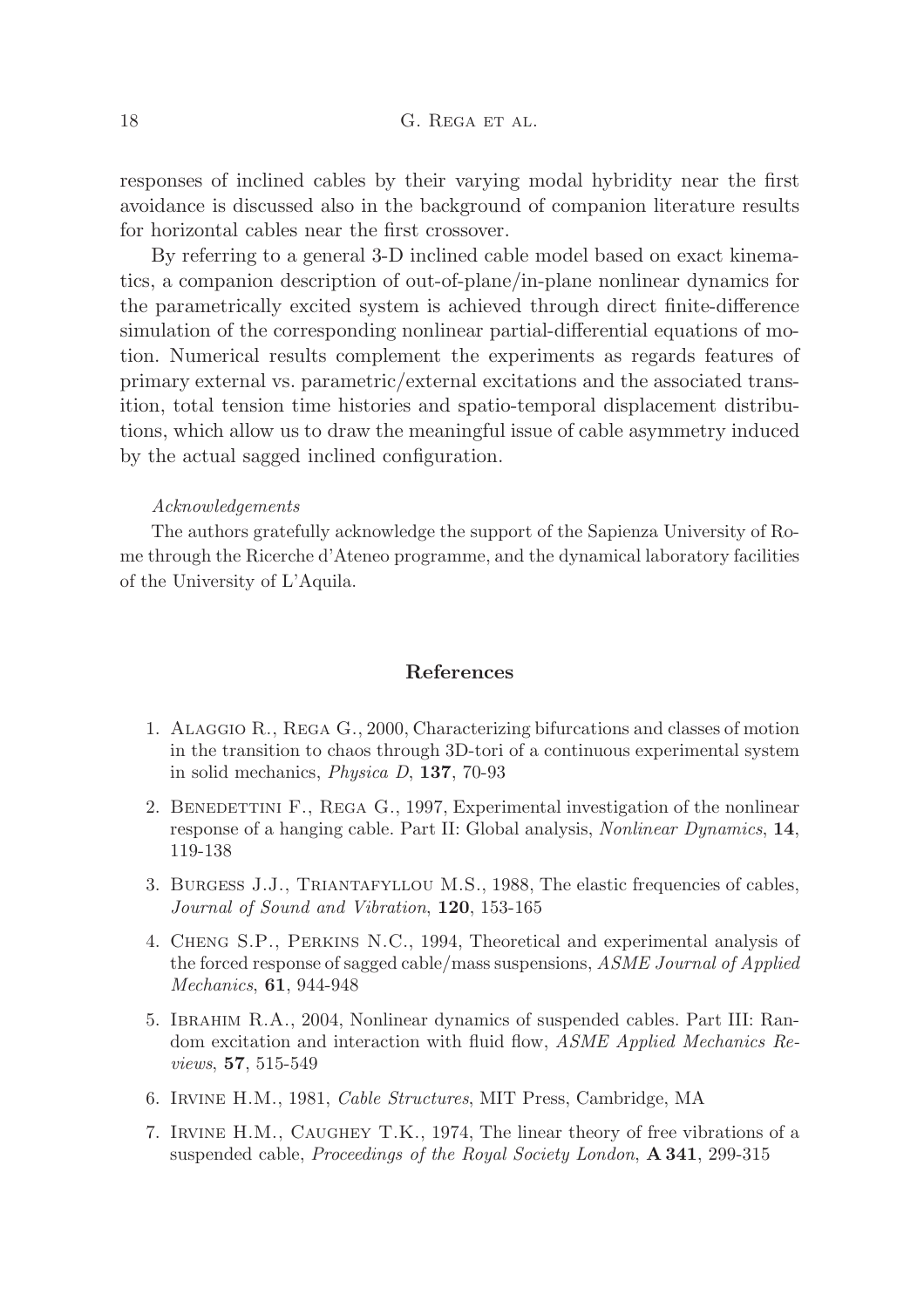- 8. Koh C.G., Rong Y., 2004, Dynamic analysis of large displacement cable motion with experimental verification, *Journal of Sound and Vibration*, **272**, 187-206
- 9. Lee C.L., Perkins N.C., 1993, Experimental investigation of isolated and simultaneous internal resonances in suspended cables, In: *Nonlinear Vibrations*, Ibrahim R.A., Bajaj A.K., Bergman L.A. (Eds), *ASME*, DE-**54**, 21-31
- 10. Perkins N.C., 1992, Modal interactions in the non-linear response of elastic cables under parametric/external excitation, *International Journal of Non-linear Mechanics*, **27**, 233-250
- 11. Rega G., 2004, Nonlinear dynamics of suspended cables, Part I: Modeling and analysis; Part II: Deterministic phenomena, *ASME Applied Mechanics Reviews*, **57**, 443-514
- 12. Rega G., Alaggio R., Benedettini F., 1997, Experimental investigation of the nonlinear response of a hanging cable. Part I: Local analysis, **Nonlinear Dynamics**, **14**, 89-117
- 13. Rega G., Srinil N., 2007, Nonlinear hybrid-mode resonant forced oscillations of sagged inclined cables at avoidances, *ASME Journal of Computational and Nonlinear Dynamics*, **2**, 324-336
- 14. RUSSELL J.C., LARDNER T.J., 1998, Experimental determination of frequencies and tension for elastic cables, *ASCE Journal of Engineering Mechanics*, **124**, 1067-1072
- 15. Srinil N., Rega G., 2007a, The effects of kinematic condensation on internally resonant forced vibrations of shallow horizontal cables, *International Journal of Non-Linear Mechanics*, **42**, 180-195
- 16. Srinil N., Rega G., 2007b, Two-to-one resonant multi-modal dynamics of horizontal/inclined cables, Part II: Internal resonance activation, reduced-order models and nonlinear normal modes, *Nonlinear Dynamics*, **48**, 253-274
- 17. Srinil N., Rega G., 2008, Space-time numerical simulation and validation of analytical predictions for nonlinear forced dynamics of suspended cables, *Journal of Sound and Vibration*, in press
- 18. Srinil N., Rega G., Chucheepsakul S., 2003, Large amplitude threedimensional free vibrations of inclined sagged elastic cables, *Nonlinear Dynamics*, **33**, 129-154
- 19. Srinil N., Rega G., Chucheepsakul S., 2004, Three-dimensional nonlinear coupling and dynamic tension in the large amplitude free vibrations of arbitrarily sagged cables, *Journal of Sound and Vibration*, **269**, 823-852
- 20. Srinil N., Rega G., Chucheepsakul S., 2007, Two-to-one resonant multimodal dynamics of horizontal/inclined cables, Part I: Theoretical formulation and model validation, *Nonlinear Dynamics*, **48**, 231-252